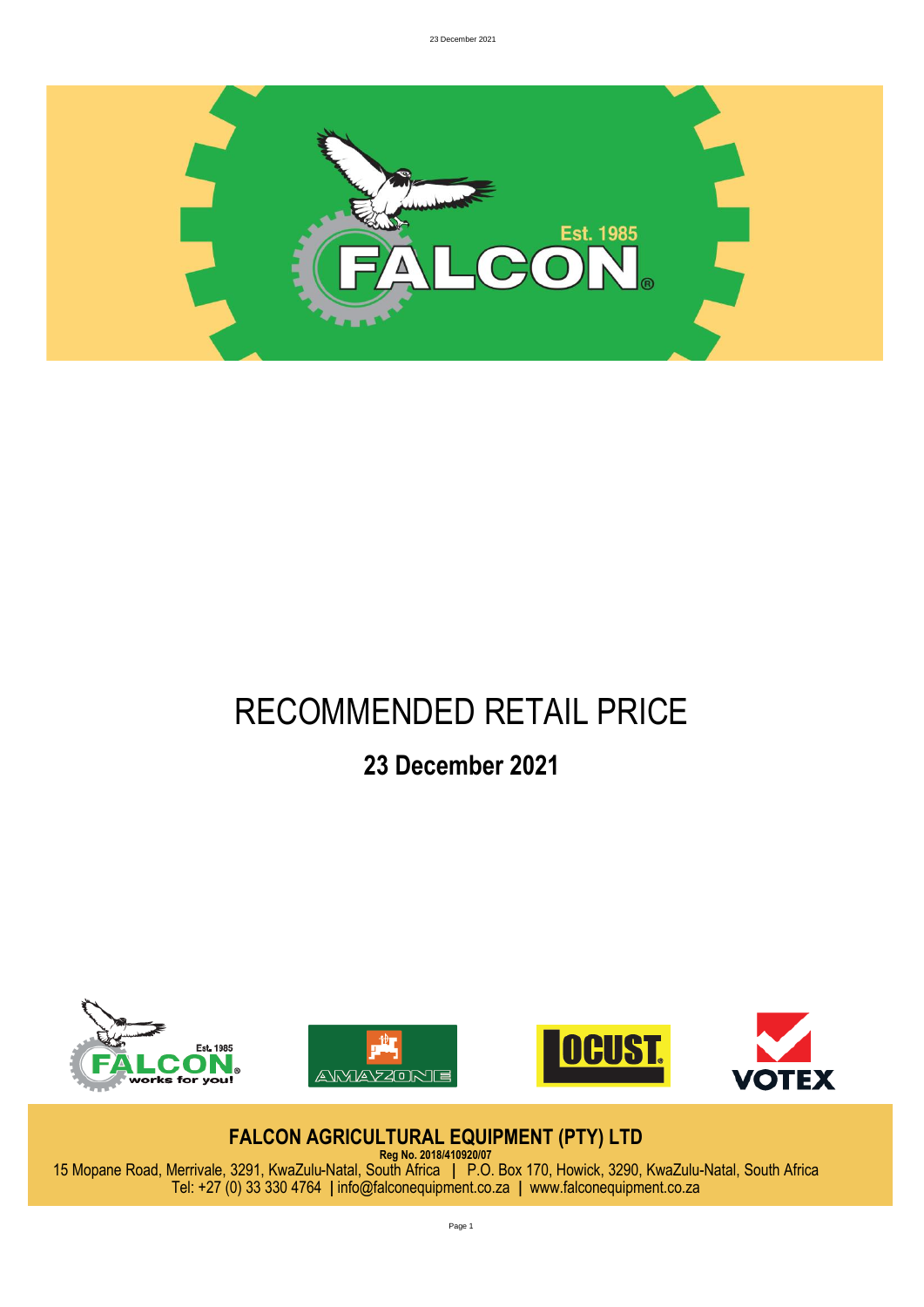

|                           |                                                   | <b>SLASHERS</b> |                      |                       |           |                |                                 |             |
|---------------------------|---------------------------------------------------|-----------------|----------------------|-----------------------|-----------|----------------|---------------------------------|-------------|
| Part No                   | <b>Description</b><br>Model ("+" Includes Offset) | <b>Blades</b>   | Cutting<br>Width (m) | <b>Cutting Height</b> | Mass (kg) | <b>Tractor</b> | <b>Recommended Retail Price</b> |             |
| <b>IGHT DUTY</b>          |                                                   |                 |                      | (mm)                  |           | (kW)           | Excl VAT (R)                    | Inc VAT (R) |
| A0001                     | F25/90 Slasher                                    | 3               | 0,9                  | $10 - 100$            | 165       | $10 - 25$      | 29 200.00                       | 33 580.00   |
| A0003                     | F25/120 Slasher                                   | 4               | 1,2                  | $10 - 100$            | 224       | $15 - 35$      | 33 200.00                       | 38 180.00   |
| <b><i>MEDIUM DUTY</i></b> |                                                   |                 |                      |                       |           |                |                                 |             |
| A0011                     | F40/120 Slasher<br>$\ddot{}$                      |                 | 1.2                  | $10 - 100$            | 307       | $28 - 45$      | 40 100.00                       | 46 115.00   |
| A0013                     | F40/150 Slasher<br>$\ddot{}$                      | Δ               | 1,5                  | $10 - 100$            | 413       | $35 - 50$      | 44 700.00                       | 51 405.00   |
| <b>HEAVY DUTY</b>         |                                                   |                 |                      |                       |           |                |                                 |             |
| A0027                     | F50/120 Slasher<br>$\ddot{}$                      |                 | 1,2                  | 10-100                | 314       | $35 - 60$      | 49 200.00                       | 56 580.00   |
| A0021                     | F50/150 Slasher<br>$\ddot{}$                      | $\overline{2}$  | 1,5                  | $10 - 140$            | 408       | $35 - 60$      | 54 200.00                       | 62 330.00   |
| A0021/4                   | F50/150/4 Slasher<br>$\ddot{}$                    |                 | 1,5                  | $10 - 140$            | 437       | $35 - 60$      | 55 400.00                       | 63 710.00   |
| A0023                     | F50/180 Slasher<br>$\ddot{}$                      | 2               | 1,8                  | $10 - 140$            | 504       | $40 - 60$      | 59 400.00                       | 68 310.00   |
| A0023/4                   | F50/180/4 Slasher<br>$\ddot{}$                    |                 | 1,8                  | $10 - 140$            | 533       | $40 - 60$      | 61 200.00                       | 70 380.00   |
| A0026                     | F50/150RG Slasher<br>$\ddot{}$                    |                 | 1,5                  | $10 - 140$            | 412       | $35 - 50$      | 55 400.00                       | 63 710.00   |
| A0028                     | F50/180RG Slasher<br>$\ddot{}$                    |                 | 1.8                  | $10 - 140$            | 508       | $40 - 60$      | 62 600.00                       | 71 990.00   |
| A0095                     | F60/300 Slasher                                   | $2 \times 2$    | 3,0                  | 50-350                | 1 1 5 3   | $60 - 90$      | 187 300.00                      | 215 395.00  |
| A0096                     | F60/300T Trailed Slasher                          | $2 \times 2$    | 3,0                  | 50-350                | 1 1 5 3   | $35 - 90$      | 234 500.00                      | 269 675.00  |
| A0086                     | F60/450 Flexwing Slasher                          | $3 \times 2$    | 4,5                  | 50-350                | 2 100     | $50 - 150$     | 423 600.00                      | 487 140.00  |
| <b>EXTRA HEAVY DUTY</b>   |                                                   |                 |                      |                       |           |                |                                 |             |
| A0031                     | F80/150 Slasher                                   | $\overline{2}$  | 1.5                  | $10 - 100$            | 456       | $42 - 80$      | 67 300.00                       | 77 395.00   |
| A0031/4                   | F80/150/4 Slasher                                 |                 | 1,5                  | $10 - 140$            | 486       | $42 - 80$      | 70 100.00                       | 80 615.00   |
| A0034                     | F80/180 Slasher                                   | $\overline{2}$  | 1.8                  | $10 - 100$            | 513       | $45 - 80$      | 69 400.00                       | 79 810.00   |
| A0034/4                   | F80/180/4 Slasher                                 | 4               | 1,8                  | $10 - 140$            | 559       | $45 - 80$      | 72 300.00                       | 83 145.00   |
| A0037                     | F80/200 Slasher                                   | $\overline{2}$  | 2,0                  | $10 - 100$            | 592       | $48 - 80$      | 74 000.00                       | 85 100.00   |
| A0037/4                   | F80/200/4 Slasher                                 | 4               | 2,0                  | $10 - 140$            | 644       | $48 - 80$      | 76 300.00                       | 87 745.00   |
|                           | Implement excludes a slip-clutch                  |                 |                      |                       |           |                |                                 |             |

|                     | <b>HAYMAKERS®</b>            |               |           |                       |           |                |                                 |               |  |  |  |
|---------------------|------------------------------|---------------|-----------|-----------------------|-----------|----------------|---------------------------------|---------------|--|--|--|
| Part No             | <b>Description</b>           | <b>Blades</b> | Cutting   | <b>Cutting Height</b> |           | <b>Tractor</b> | <b>Recommended Retail Price</b> |               |  |  |  |
|                     | Model ("+" Includes Offset)  |               | Width (m) | (mm)                  | Mass (kg) | (kW)           | Excl VAT (R)                    | Inc VAT $(R)$ |  |  |  |
| <b>SMALL</b>        |                              |               |           |                       |           |                |                                 |               |  |  |  |
| A0049               | F40/120V Haymaker®<br>$\div$ |               | 2. ا      | $10 - 140$            | 345       | $35 - 50$      | 41 500.00                       | 47 725.00     |  |  |  |
| <b>INTERMEDIATE</b> |                              |               |           |                       |           |                |                                 |               |  |  |  |
| A0032               | F80/150V Haymaker®           |               | 5. ا      | $40 - 155$            | 513       | $45 - 80$      | 70 800.00                       | 81 420.00     |  |  |  |
| A0033               | F80/150EV Haymaker®          |               | 1.5       | $40 - 155$            | 557       | $45 - 80$      | 72 000.00                       | 82 800.00     |  |  |  |
| A0035               | F80/180V Haymaker®           |               | 1.8       | $40 - 155$            | 553       | $45 - 80$      | 73 800.00                       | 84 870.00     |  |  |  |
| A0036               | F80/180EV Haymaker®          |               | 1.8       | $40 - 155$            | 610       | $45 - 80$      | 75 500.00                       | 86 825.00     |  |  |  |
| A0040               | F80/200V Haymaker®           |               | 2,0       | $40 - 155$            | 656       | $45 - 80$      | 76 600.00                       | 88 090.00     |  |  |  |
| A0083               | F80/200VH Haymaker®          |               | 2,0       | $40 - 155$            | 656       | $45 - 80$      | 76 200.00                       | 87 630.00     |  |  |  |
| LARGE               |                              |               |           |                       |           |                |                                 |               |  |  |  |
| A0098               | F60/350V Haymaker®           | 2x2           | 3,5       | 40-240                | 298       | 74-96          | 224 600.00                      | 258 290.00    |  |  |  |
| A0099               | F60/350VT Trailed Haymaker®  | 2x2           | 3,5       | 40-240                | 350       | min 55         | 280 200.00                      | 322 230.00    |  |  |  |

|                                 | <b>MATERIAL HANDLING IMPLEMENTS</b>                                              |               |            |           |         |                                 |               |
|---------------------------------|----------------------------------------------------------------------------------|---------------|------------|-----------|---------|---------------------------------|---------------|
| Part No                         | <b>Description</b>                                                               | Lifting       | ** Lifting | Mass (kg) | Tractor | <b>Recommended Retail Price</b> |               |
|                                 |                                                                                  | Capacity (kg) | Height (m) |           | (kW)    | Excl VAT (R)                    | Inc VAT $(R)$ |
| <b>BALE HANDLING IMPLEMENTS</b> |                                                                                  |               |            |           |         |                                 |               |
| A7111                           | <b>Bale Fork</b>                                                                 | 750           |            | 48        |         | 7 900.00                        | 9 085.00      |
| A7101                           | Bale Fork Loader with 2.7m lift                                                  | 500           | 2.7        | 144       |         | 20 400.00                       | 23 460.00     |
| A7105                           | Long beam and carrier mast assembly                                              | 500           |            | 96        |         | 13 800.00                       | 15 870.00     |
| <b>UNILOADERS®</b>              |                                                                                  |               |            |           |         |                                 |               |
| A7500                           | F750 Uniloader <sup>®</sup> with spike attachment and swivel hook                | 750           | 3.4        | 323       |         | 63 500.00                       | 73 025.00     |
| A7501                           | F750 Uniloader® with spike attachment, swivel hook and control valve             | 750           | 3.4        | 325       |         | 73 100.00                       | 84 065.00     |
| A7502                           | F1000 Uniloader® with spike attachment                                           | 1000          | 4.5        | 566       |         | 90 000.00                       | 103 500.00    |
| A7503                           | F1000 Uniloader® with spike attachment & control valve                           | 1 0 0 0       | 4,5        | 578       |         | 100 500.00                      | 115 575.00    |
| A7504                           | F1000 Uniloader® with swivel hook & cruciform                                    | 1000          | 4,5        | 555       |         | 79 500.00                       | 91 425.00     |
| A7505                           | F1000 Uniloader® with spike attachment, swivel hook and cruciform                | 1 000         | 4,5        | 666       |         | 102 000.00                      | 117 300.00    |
| A7506                           | F1000 Uniloader® with spike attachment, swivel hook, cruciform and control valve | 1 000         | 4.5        | 678       |         | 112 100.00                      | 128 915.00    |
|                                 | * Varies depending on the tractor size                                           |               |            |           |         |                                 |               |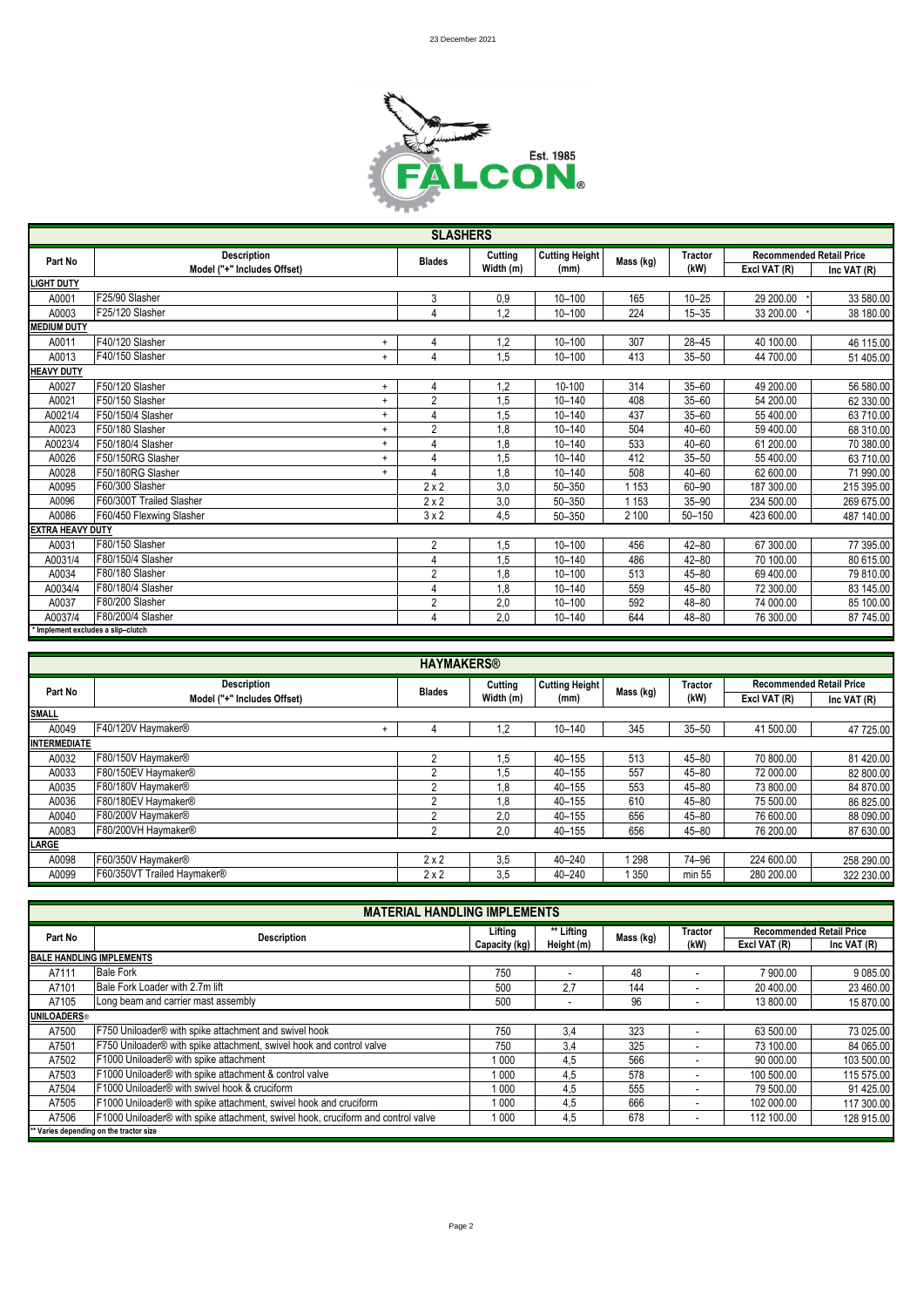|                                 |                                                     | <b>MULCHERS</b> |           |                       |           |                |                                 |               |
|---------------------------------|-----------------------------------------------------|-----------------|-----------|-----------------------|-----------|----------------|---------------------------------|---------------|
| Part No                         | Description                                         | <b>Blades</b>   | Cutting   | <b>Cutting Height</b> | Mass (kg) | <b>Tractor</b> | <b>Recommended Retail Price</b> |               |
|                                 | Model ("+" Includes Offset)                         |                 | Width (m) | (mm)                  |           | (kW)           | Excl VAT (R)                    | Inc VAT $(R)$ |
| IFIELDMULCHER™                  |                                                     |                 |           |                       |           |                |                                 |               |
| A0007                           | F50/150FM Fieldmulcher™                             |                 | ۱.5       | $0 - 100$             | 421       | $45 - 60$      | 59 500.00                       | 68 425.00     |
| A0043                           | <b>F50/180FM Fieldmulcher™</b>                      |                 | 1.8       | $0 - 100$             | 580       | $52 - 60$      | 66 500.00                       | 76 475.00     |
| A0050                           | F80/200FM Fieldmulcher™                             |                 | 2,0       | $0 - 130$             | 720       | $60 - 80$      | 83 400.00                       | 95 910.00     |
| <b>ISIDE DISCHARGE MULCHERS</b> |                                                     |                 |           |                       |           |                |                                 |               |
| A0056                           | F80/150SD Side Discharge Mulcher                    |                 | 1.5       | $10 - 130$            | 612       | $45 - 80$      | 99 300.00                       | 114 195.00    |
| A0058                           | F80/180SD Side Discharge Mulcher                    |                 | 1.8       | $10 - 130$            | 680       | $45 - 80$      | 100 300.00                      | 115 345.00    |
| A0070                           | F80/150SD Side Discharge Mulcher with paddle blades |                 | 1.5       | $10 - 130$            | 615       | $45 - 80$      | 99 500.00                       | 114 425.00    |
| A0071                           | F80/180SD Side Discharge Mulcher with paddle blades |                 | 1,8       | 10-130                | 683       | $45 - 80$      | 100 500.00                      | 115 575.00    |
|                                 |                                                     |                 |           |                       |           |                |                                 |               |

|                      | <b>SPREADERS</b>                       |                   |                      |           |                |                                 |               |  |  |  |
|----------------------|----------------------------------------|-------------------|----------------------|-----------|----------------|---------------------------------|---------------|--|--|--|
| Part No              | <b>Description</b>                     | Capacity          | <b>Working Width</b> | Mass (kg) | <b>Tractor</b> | <b>Recommended Retail Price</b> |               |  |  |  |
|                      |                                        |                   | (m)                  |           | (kW)           | Excl VAT (R)                    | Inc VAT $(R)$ |  |  |  |
| <b>ROTORSPREADER</b> |                                        |                   |                      |           |                |                                 |               |  |  |  |
| A0061                | F3000 Rotorspreader 3.0 m <sup>3</sup> | $3.0 \text{ m}^3$ | $2.5 - 3$            | 890       | 35             | 120 600.00                      | 138 690.00    |  |  |  |
| A0062                | F4200 Rotorspreader 4.2 m <sup>3</sup> | $4.2 \text{ m}^3$ | $2,5 - 3$            | 120       | 45             | 154 800.00                      | 178 020.00    |  |  |  |
| LIMESPREADER         |                                        |                   |                      |           |                |                                 |               |  |  |  |
| A0064                | F400 Mounted Limespreader 400 e        | $400 \ell$        | 2.4                  | 380       | $30 - 45$      | 70 200.00                       | 80 730.00     |  |  |  |
| A0065                | F500 Trailed Limespreader 500 e        | $500 \ell$        | 3,0                  | 480       | $30 - 45$      | 61 000.00                       | 70 150.00     |  |  |  |

|                   | <b>ROTAVATORS</b>                                |           |                          |           |                          |                                 |             |
|-------------------|--------------------------------------------------|-----------|--------------------------|-----------|--------------------------|---------------------------------|-------------|
| Part No           | <b>Description</b>                               | Working   | <b>Working Depth</b>     | Mass (kg) | <b>Tractor</b>           | <b>Recommended Retail Price</b> |             |
|                   | (Model "+" Includes Offset)                      | Width (m) | (mm)                     |           | (kW)                     | Excl VAT (R)                    | Inc VAT (R) |
| <b>ROTAVATORS</b> |                                                  |           |                          |           |                          |                                 |             |
| A0072             | F125 Rotavator                                   | 1,28      | 300                      | 549       | $35 - 60$                | 111 900.00                      | 128 685.00  |
| A0073             | F150 Rotavator                                   | 1.53      | 300                      | 596       | $42 - 60$                | 113 300.00                      | 130 295.00  |
| A0074             | F175 Rotavator                                   | 1.78      | 300                      | 645       | $45 - 60$                | 121 400.00                      | 139 610.00  |
| A0075             | F200 Rotavator                                   | 2,03      | 300                      | 698       | $48 - 60$                | 128 200.00                      | 147 430.00  |
| <b>BEDFORMERS</b> |                                                  |           |                          |           |                          |                                 |             |
| A0076             | F125 Bedformer                                   | 1,28      |                          | 120       |                          | 31 800.00                       | 36 570.00   |
| A0077             | F150 Bedformer                                   | 1,53      |                          | 130       |                          | 31 900.00                       | 36 685.00   |
| A0078             | F175 Bedformer                                   | 1.78      |                          | 140       |                          | 32 200.00                       | 37 030.00   |
| A0079             | F200 Bedformer                                   | 2,03      |                          | 150       |                          | 32 400.00                       | 37 260.00   |
| A0087             | Bedformer and centre form for the F175 Rotavator | 1,78      | $\overline{\phantom{a}}$ | 196       | $\overline{\phantom{a}}$ | 39 400.00                       | 45 310.00   |
| A0088             | Bedformer and centre form for the F200 Rotavator | 2,03      |                          | 206       |                          | 39 600.00                       | 45 540.00   |

|                                    |                                                | <b>MOWERS</b> |           |                       |           |                |                                 |             |
|------------------------------------|------------------------------------------------|---------------|-----------|-----------------------|-----------|----------------|---------------------------------|-------------|
| Part No                            | <b>Description</b>                             | <b>Blades</b> | Cutting   | <b>Cutting Height</b> | Mass (kg) | <b>Tractor</b> | <b>Recommended Retail Price</b> |             |
|                                    | Model ("+" Includes Offset)                    |               | Width (m) | (mm)                  |           | (kW)           | Excl VAT (R)                    | Inc VAT (R) |
| <b>ROLLERMOWERS</b>                |                                                |               |           |                       |           |                |                                 |             |
| <b>IGHT-DUTY</b>                   |                                                |               |           |                       |           |                |                                 |             |
| A0002                              | F25/90RM Rollermower                           | 3             | 0,9       | $0 - 100$             | 185       | $10 - 25$      | 32 300.00                       | 37 145.00   |
| A0004                              | F25/120RM Rollermower                          | 4             | 1.2       | $0 - 100$             | 238       | $15 - 25$      | 36 500.00                       | 41 975.00   |
| <b>MEDIUM-DUTY</b>                 |                                                |               |           |                       |           |                |                                 |             |
| A0012                              | F40/120RM Rollermower<br>$\ddot{}$             | 4             | 1,2       | $0 - 100$             | 345       | $15 - 40$      | 42 700.00                       | 49 105.00   |
| A0014                              | F40/150RM Rollermower<br>$\ddot{}$             | 4             | 1,5       | $0 - 100$             | 472       | $35 - 40$      | 52 500.00                       | 60 375.00   |
| <b>HEAVY-DUTY</b>                  |                                                |               |           |                       |           |                |                                 |             |
| A0022                              | F50/150RM Rollermower<br>$\ddot{}$             | 4             | 1,5       | $0 - 100$             | 493       | $40 - 50$      | 62 800.00                       | 72 220.00   |
| A0024                              | F50/180RM Rollermower<br>$\ddot{}$             | 4             | 1,8       | $0 - 100$             | 595       | $40 - 60$      | 68 100.00                       | 78 315.00   |
| GRASSMULCHER™                      |                                                |               |           |                       |           |                |                                 |             |
| IGHT-DUTY                          |                                                |               |           |                       |           |                |                                 |             |
| A0009                              | F25/120GM Grassmulcher™                        | 4             | 1,2       | $10 - 100$            | 309       | $15 - 25$      | 43 200.00                       | 49 680.00   |
| <b>MEDIUM-DUTY</b>                 |                                                |               |           |                       |           |                |                                 |             |
| A0094                              | F40/150GM Grassmulcher™                        | 4             | 1,5       | $10 - 100$            | 475       | $35 - 50$      | 55 900.00                       | 64 285.00   |
| <b>HEAVY-DUTY</b>                  |                                                |               |           |                       |           |                |                                 |             |
| A0048                              | F50/180GM Grassmulcher™                        | 4             | 1,8       | $10 - 100$            | 650       | $40 - 60$      | 73 300.00                       | 84 295.00   |
| <b>BLOWERMOWER</b> ™               |                                                |               |           |                       |           |                |                                 |             |
| <b>IGHT-DUTY</b>                   |                                                |               |           |                       |           |                |                                 |             |
| A0081                              | F25/90BM Blowermower™ with grass bag           | 4             | 0,9       | $0 - 100$             | 217       | $10 - 25$      | 37 700.00                       | 43 355.00   |
| A0092                              | F25/90BM Blowermower™ without grass bag frame  | 4             | 0,9       | $0 - 100$             | 197       | $10 - 25$      | 33 700.00                       | 38 755.00   |
| <b>MEDIUM-DUTY</b>                 |                                                |               |           |                       |           |                |                                 |             |
| A0085                              | F40/120BM Blowermower™ with grass bag          | 4             | 1,2       | $0 - 100$             | 359       | $25 - 50$      | 48 300.00                       | 55 545.00   |
| A0089                              | F40/120BM Blowermower™ without grass bag frame | 4             | 1,2       | $0 - 100$             | 338       | $25 - 50$      | 44 000.00                       | 50 600.00   |
| A0090                              | F40/150BM Blowermower™ with grass bag          | 4             | 1,5       | $0 - 100$             | 471       | $25 - 50$      | 58 700.00                       | 67 505.00   |
| A0091                              | F40/150BM Blowermower™ without grass bag frame | 4             | 1,5       | $0 - 100$             | 451       | $25 - 50$      | 54 700.00                       | 62 905.00   |
| <b>HEAVY-DUTY</b>                  |                                                |               |           |                       |           |                |                                 |             |
| A0025                              | F50/150BM Blowermower™ with grass bag          | 4             | 1,5       | $0 - 100$             | 560       | $35 - 60$      | 72 200.00                       | 83 030.00   |
| A0093                              | F50/150BM Blowermower™ without grass bag frame | 4             | 1.5       | $0 - 100$             | 540       | $35 - 60$      | 68 100.00                       | 78 315.00   |
| * Implement excludes a slip-clutch |                                                |               |           |                       |           |                |                                 |             |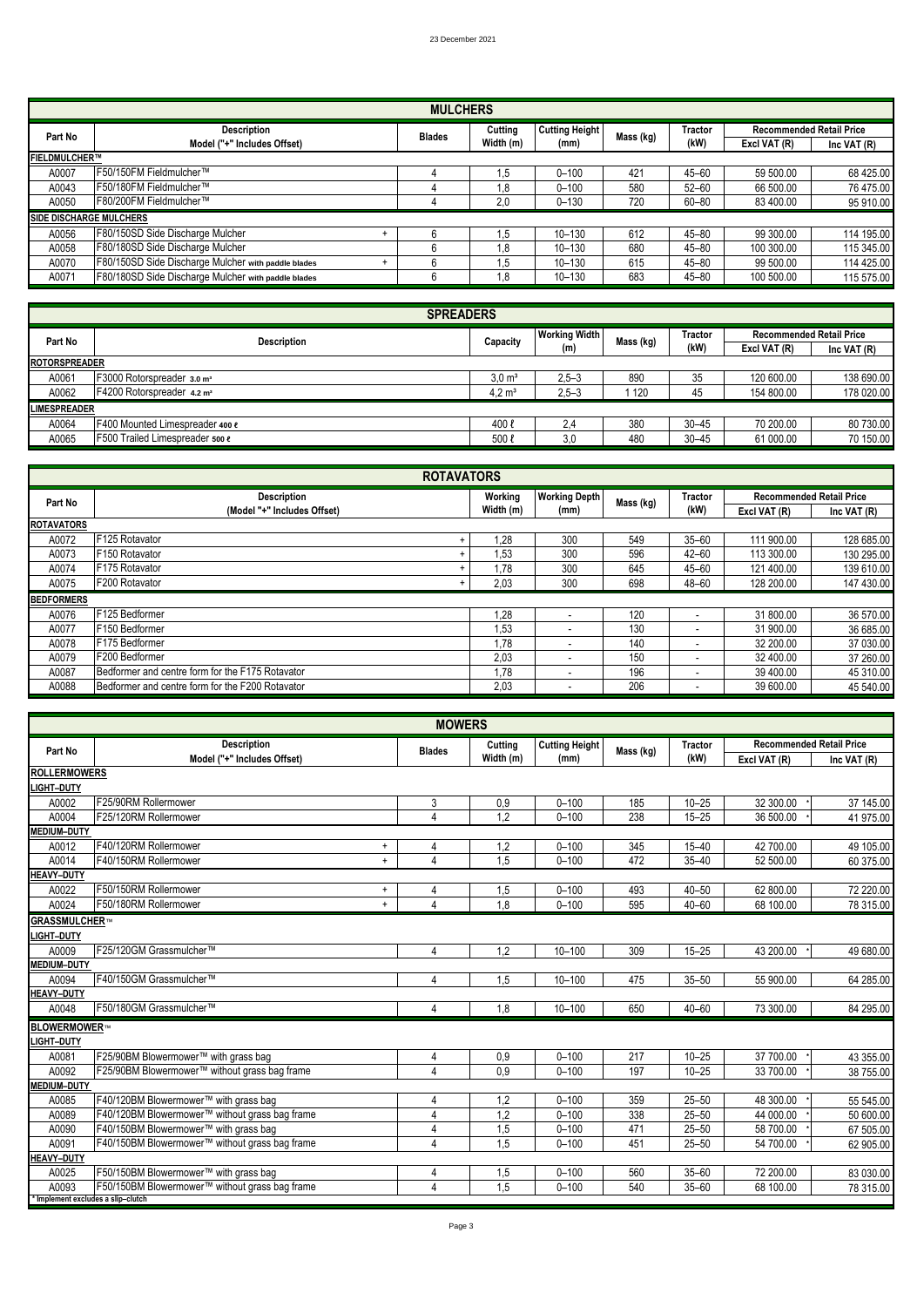|                        | <b>SPECIALISED MOWERS</b>                |               |           |                       |                 |                |                                 |               |  |  |  |
|------------------------|------------------------------------------|---------------|-----------|-----------------------|-----------------|----------------|---------------------------------|---------------|--|--|--|
| Part No                | <b>Description</b>                       | <b>Blades</b> | Cutting   | <b>Cutting Height</b> | Mass (kg)       | <b>Tractor</b> | <b>Recommended Retail Price</b> |               |  |  |  |
|                        |                                          |               | Width (m) | (mm)                  |                 | (kW)           | Excl VAT (R)                    | Inc VAT $(R)$ |  |  |  |
| <b>ROTAGANG®</b>       |                                          |               |           |                       |                 |                |                                 |               |  |  |  |
| A0054                  | Rotagang <sup>®</sup> incl carrier frame | 10            | .75       | $10 - 50$             | 42 <sup>4</sup> | $25 - 40$      | 115 200.00                      | 132 480.00    |  |  |  |
| <b>FINISHING MOWER</b> |                                          |               |           |                       |                 |                |                                 |               |  |  |  |
| A0100                  | F210 TurfPro Finishing Mower             | 10            | 2.        | $0 - 60$              | 470             | $35 - 50$      | 97 700.00                       | 112 355.00    |  |  |  |
|                        |                                          |               |           |                       |                 |                |                                 |               |  |  |  |

|         | <b>FLAIL IMPLEMENTS</b>                   |               |           |                       |           |                |                                 |                 |  |  |  |
|---------|-------------------------------------------|---------------|-----------|-----------------------|-----------|----------------|---------------------------------|-----------------|--|--|--|
| Part No | <b>Description</b>                        | <b>Blades</b> | Cutting   | <b>Cutting Height</b> | Mass (kg) | <b>Tractor</b> | <b>Recommended Retail Price</b> |                 |  |  |  |
|         |                                           |               | Width (m) | (mm)                  |           | (kW)           | Excl VAT (R)                    | $Inc$ VAT $(R)$ |  |  |  |
| A0102   | Flail Cutter F150 (roller)                | 42/14         | 500       | $0 - 100$             | 615       | $35 - 50$      | 120 600.00                      | 138 690.00      |  |  |  |
| A0103   | Flail Cutter F170 (roller)                | 48/16         | 700       | $0 - 100$             | 651       | $35 - 50$      | 131 700.00                      | 151 455.00      |  |  |  |
| A0105   | Flail Cutter F210 (roller)                | 60/20         | 2 100     | $0 - 100$             | 717       | $40 - 60$      | 149 200.00                      | 171 580.00      |  |  |  |
| A0106   | Flail Cutter F230 (roller)                | 66/22         | 2 3 0 0   | $0 - 100$             | 751       | $40 - 60$      | 151 900.00                      | 174 685.00      |  |  |  |
| A0119   | F290 Flail Mower (skids)<br>THE           | 84/28         | 2900      | $0 - 100$             | 835       | 40-60          | 142 200.00                      | 163 530.00      |  |  |  |
| A0120   | $\sim$<br>F290 Flail Mower + Wheels       | 84/28         | 2900      | $0 - 100$             | 835       | 40-60          | 164 900.00                      | 189 635.00      |  |  |  |
| A0121   | F290 Flail Mower + Roller<br><b>TAN</b>   | 84/28         | 2 9 0 0   | $0 - 100$             | 835       | 40-60          | 153 900.00                      | 176 985.00      |  |  |  |
|         | *Implement includes hydraulic slide shift |               |           |                       |           |                |                                 |                 |  |  |  |



|         | <b>SLASHERS</b>                                                                 |               |           |                       |           |                |                                 |               |  |  |  |
|---------|---------------------------------------------------------------------------------|---------------|-----------|-----------------------|-----------|----------------|---------------------------------|---------------|--|--|--|
| Part No | <b>Description</b>                                                              | <b>Blades</b> | Cuttina   | <b>Cutting Height</b> | Mass (kg) | <b>Tractor</b> | <b>Recommended Retail Price</b> |               |  |  |  |
|         |                                                                                 |               | Width (m) | (mm)                  |           | (kW)           | Excl VAT (R)                    | Inc VAT $(R)$ |  |  |  |
| L0001   | L100 Slasher                                                                    |               | .0        | $15 - 90$             | 169       | $10 - 30$      | 31 300.00                       | 35 995.00     |  |  |  |
| L0002   | L125 Slasher                                                                    |               | 1,25      | $15 - 90$             | 200       | $25 - 45$      | 32 900.00                       | 37 835.00     |  |  |  |
| L0004   | L150 Slasher                                                                    |               | l.5       | $15 - 90$             | 292       | $30 - 55$      | 41 900.00                       | 48 185.00     |  |  |  |
| L0005   | L180 Slasher<br>334<br>44 000.00<br>$30 - 55$<br>50 600.00<br>$15 - 90$<br>8, ، |               |           |                       |           |                |                                 |               |  |  |  |
|         | *Implement excludes a slip-clutch                                               |               |           |                       |           |                |                                 |               |  |  |  |

|                                   | <b>MOWERS</b>     |               |                      |                               |           |           |                                 |             |  |  |  |
|-----------------------------------|-------------------|---------------|----------------------|-------------------------------|-----------|-----------|---------------------------------|-------------|--|--|--|
|                                   | Description       | <b>Blades</b> | Cutting<br>Width (m) | <b>Cutting Height</b><br>(mm) | Mass (kg) | Tractor   | <b>Recommended Retail Price</b> |             |  |  |  |
| Part No                           |                   |               |                      |                               |           | (kW)      | Excl VAT (R)                    | Inc VAT (R) |  |  |  |
| L0003                             | L125R Rollermower |               | 1,25                 | $15 - 65$                     | 247       | $25 - 45$ | 35 200.00                       | 40 480.00   |  |  |  |
| *Implement excludes a slip-clutch |                   |               |                      |                               |           |           |                                 |             |  |  |  |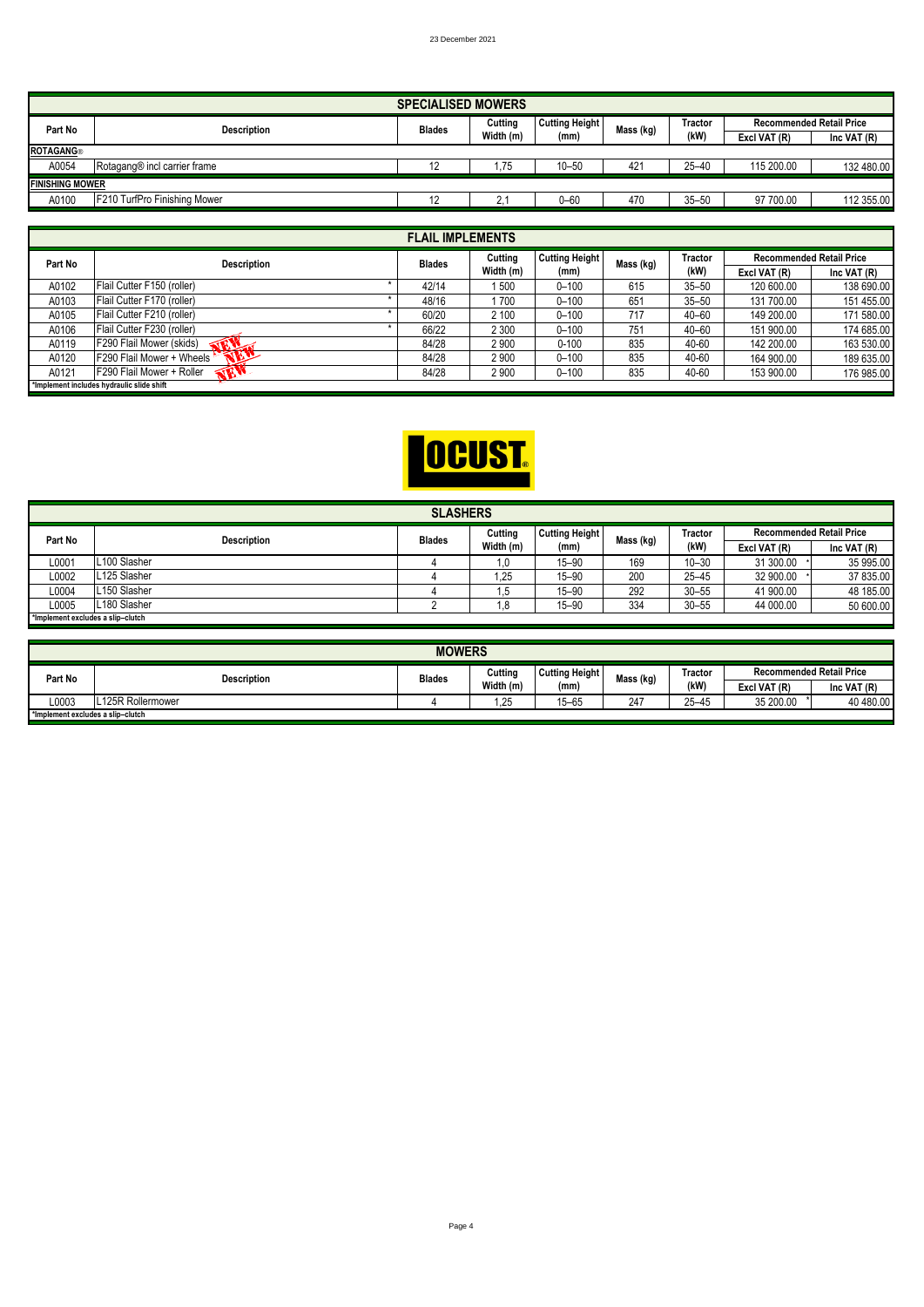

|         | <b>MOWERS</b>                                                                                                                                                                                                                                                                                |           |           |         |                                 |               |  |  |
|---------|----------------------------------------------------------------------------------------------------------------------------------------------------------------------------------------------------------------------------------------------------------------------------------------------|-----------|-----------|---------|---------------------------------|---------------|--|--|
| Part No | <b>Description</b>                                                                                                                                                                                                                                                                           |           | Mass (kg) | Tractor | <b>Recommended Retail Price</b> |               |  |  |
|         |                                                                                                                                                                                                                                                                                              | Width (m) |           | (kW)    | Excl VAT (R)                    | Inc VAT $(R)$ |  |  |
| S0007   | Groundkeeper SmartCut GH 1800<br>Mowing and/or scarifying with debris collection. Able to collect without cutting. Immediate and even spread of<br>cuttings by using the built-in mulcher lever. Available in a variety of working widths for carrying behind almost<br>any type of tractor. |           | 470       | 30      | 322 900.00                      | 371 335.00    |  |  |

|         | <b>SPREADERS</b>                                                                                                                                                                                                                             |                             |                      |                |                        |                                                 |               |  |  |  |  |
|---------|----------------------------------------------------------------------------------------------------------------------------------------------------------------------------------------------------------------------------------------------|-----------------------------|----------------------|----------------|------------------------|-------------------------------------------------|---------------|--|--|--|--|
|         | <b>ZA-X SPREADERS - Excluding Optional Extras</b>                                                                                                                                                                                            |                             |                      |                |                        |                                                 |               |  |  |  |  |
| Part No | <b>Description</b>                                                                                                                                                                                                                           |                             | Working<br>Width (m) | Mass (kg)      | <b>Tractor</b><br>(kW) | <b>Recommended Retail Price</b><br>Excl VAT (R) | Inc VAT $(R)$ |  |  |  |  |
| S0001   | ZA-XW 503 Twin disc spreader (500 C)<br>Incl PTO shaft, hopper sieve, hydraulic independent shutter control for either right- or left-hand side spreading,<br>guard tube and complete calibration kit.<br>Max Pay Load 1 000 kg - Cat I / II |                             |                      | 194            | 35                     | 103 100.00                                      | 118 565.00    |  |  |  |  |
| S0002   | ZA-X 603 Twin disc spreader (600 ℓ)<br>Incl PTO shaft, hopper sieve, hydraulic independent shutter control for either right- or left-hand side spreading,<br>guard tube and complete calibration kit.<br>Max Pay Load 1 000 kg - Cat II      |                             |                      | 212            | 37                     | 109 200.00                                      | 125 580.00    |  |  |  |  |
| S0012   | ZA-X 903 Twin disc spreader (900 ℓ)<br>Incl PTO shaft, hopper sieve, hydraulic independent shutter control for either right- or left-hand side spreading,<br>quard tube and complete calibration kit.<br>Max Pay Load 1800 kg - Cat II       |                             | $10 - 18$            | 248            | 44                     | 113 600.00                                      | 130 640.00    |  |  |  |  |
|         |                                                                                                                                                                                                                                              | <b>ZA-X OPTIONAL EXTRAS</b> |                      |                |                        |                                                 |               |  |  |  |  |
| Part No | <b>Description</b>                                                                                                                                                                                                                           | <b>Compatible Models</b>    |                      | Working        | Mass (kg)              | <b>Recommended Retail Price</b>                 |               |  |  |  |  |
|         |                                                                                                                                                                                                                                              |                             |                      | Width (m)      |                        | Excl VAT (R)                                    | Inc VAT $(R)$ |  |  |  |  |
| P931690 | Row spreading attachment (2-Row) 2 - 5m working width                                                                                                                                                                                        | ZA-XW 502, ZA-X 602, 902    |                      | $2 - 5$        | 10                     | 11 800.00                                       | 13 570.00     |  |  |  |  |
| P114064 | Hopper extension S 203 200 e                                                                                                                                                                                                                 | ZA-XW 502                   |                      |                | 23                     | 8 400.00                                        | 9660.00       |  |  |  |  |
| P114065 | Hopper extension S 253 green s 250 e                                                                                                                                                                                                         | ZA-X 602                    |                      | $\blacksquare$ | 24                     | 9 700.00                                        | 11 155.00     |  |  |  |  |
| P114066 | Hopper extension S 353 s 350 e                                                                                                                                                                                                               | ZA-X 902                    |                      |                | 34                     | 9 900.00                                        | 11 385.00     |  |  |  |  |
| P948320 | Rolling device, braked                                                                                                                                                                                                                       | ZA-XW 502, ZA-X 602, 902    |                      |                | 11                     | 10 200.00                                       | 11 730.00     |  |  |  |  |

|                        |                                                                                                                                                                                                                                                                                                                                                             | <b>ZA-M SPREADERS - Excluding Optional Extras</b> |           |                |                                 |               |
|------------------------|-------------------------------------------------------------------------------------------------------------------------------------------------------------------------------------------------------------------------------------------------------------------------------------------------------------------------------------------------------------|---------------------------------------------------|-----------|----------------|---------------------------------|---------------|
|                        |                                                                                                                                                                                                                                                                                                                                                             |                                                   |           | <b>Tractor</b> | <b>Recommended Retail Price</b> |               |
| Part No                | <b>Description</b>                                                                                                                                                                                                                                                                                                                                          |                                                   | Mass (kg) | (kW)           | Excl VAT (R)                    | Inc VAT $(R)$ |
| S3001                  | ZA-M 1002 Special Twin disc spreader (1 000 $\ell$ ) (Excluding Discs)<br>Incl PTO shaft, hopper sieve, hydraulic independent shutter control for either right- or left-hand side spreading, safety set and<br>complete calibration kit.<br>Max Pay Load 1 800 kg - Cat II                                                                                  |                                                   | 301       | 45             | 121 200.00                      | 139 380.00    |
| S3001-OM16             | ZA-M 1002 Special Twin disc spreader (1 000 $\ell$ ) (Including Discs OM 10-16 m)                                                                                                                                                                                                                                                                           |                                                   | 309       | 45             | 133 400.00                      | 153 410.00    |
|                        | S3001-OM24  ZA-M 1002 Special Twin disc spreader (1 000 ℓ) (Including Discs OM 18-24 m)                                                                                                                                                                                                                                                                     |                                                   | 310       | 45             | 134 700.00                      | 154 905.00    |
|                        | S3001-OM36 ZA-M 1002 Special Twin disc spreader (1 000 $\ell$ ) (Including Discs OM 24-36 m)                                                                                                                                                                                                                                                                |                                                   | 315       | 45             | 149 700.00                      | 172 155.00    |
| S3002                  | ZA-M 1502 Special Twin disc spreader (1 500 ℓ) (Excluding Discs)<br>ZA-M 1002 Special Spreader fitted with S500 $\ell$ extension, Incl PTO shaft, hopper sieve, rolling device (braked), hydraulic<br>independent shutter control for either right- or left-hand side spreading, safety set and complete calibration kit.<br>Max Pay Load 1 800 kg - Cat II |                                                   |           |                | 141 800.00                      | 163 070.00    |
|                        | S3002-OM16 ZA-M 1502 Special Twin disc spreader (1 500 €) (Including Discs OM 10-16 m)                                                                                                                                                                                                                                                                      |                                                   | 318       | 60             | 154 000.00                      | 177 100.00    |
|                        | S3002-OM24   ZA-M 1502 Special Twin disc spreader (1 500 €) (Including Discs OM 18-24 m)                                                                                                                                                                                                                                                                    | 319                                               | 60        | 155 300.00     | 178 595.00                      |               |
|                        | S3002-OM36  ZA-M 1502 Special Twin disc spreader (1 500 $\ell$ ) (Including Discs OM 24-36 m)                                                                                                                                                                                                                                                               | 324                                               | 60        | 170 300.00     | 195 845.00                      |               |
| S3003                  | ZA-M 1502 Twin disc spreader (1 500 C) (Excluding Discs)<br>Incl PTO Shaft, hopper sieve, rolling device (braked), hydraulic independent shutter control for either right- or left-hand side<br>spreading, safety set and complete calibration kit.<br>Max Pay Load 3 100 kg - Cat II                                                                       | 324                                               | 65        | 169 400.00     | 194 810.00                      |               |
|                        | S3003-OM16 ZA-M 1502 Twin disc spreader (1 500 €) (Including Discs OM 10-16 m)                                                                                                                                                                                                                                                                              |                                                   | 332       | 65             | 181 600.00                      | 208 840.00    |
|                        | S3003-OM24 ZA-M 1502 Twin disc spreader (1 500 €) (Including Discs OM 18-24 m)                                                                                                                                                                                                                                                                              |                                                   | 333       | 65             | 182 900.00                      | 210 335.00    |
|                        | S3003-OM36 ZA-M 1502 Twin disc spreader (1 500 ℓ) (Including Discs OM 24-36 m)                                                                                                                                                                                                                                                                              |                                                   | 338       | 65             | 197 900.00                      | 227 585.00    |
|                        |                                                                                                                                                                                                                                                                                                                                                             | <b>ZA-M OPTIONAL EXTRAS</b>                       |           |                |                                 |               |
| Part No                | <b>Description</b>                                                                                                                                                                                                                                                                                                                                          | <b>Compatible Models</b>                          | Working   | Mass (kg)      | <b>Recommended Retail Price</b> |               |
|                        |                                                                                                                                                                                                                                                                                                                                                             |                                                   | Width (m) |                | Excl VAT (R)                    | Inc VAT $(R)$ |
| <b>MOBILE TEST RIG</b> |                                                                                                                                                                                                                                                                                                                                                             |                                                   |           |                |                                 |               |
| P1259000               | 8-Tray mobile fertiliser test rig                                                                                                                                                                                                                                                                                                                           | ZA-M                                              |           | 20,2           | 10 100.00                       | 11 615.00     |
| <b>EXTENSIONS</b>      |                                                                                                                                                                                                                                                                                                                                                             |                                                   |           |                |                                 |               |
| P113912                | Hopper extension s 500 e                                                                                                                                                                                                                                                                                                                                    | $ZA-M - All models$                               | Ĭ.        | 27             | 11 200.00                       | 12 880.00     |
| P113913                | Hopper extension L 1000 e                                                                                                                                                                                                                                                                                                                                   | ZA-M 150                                          |           | 57             | 25 300.00                       | 29 095.00     |
| <b>DISCS</b>           |                                                                                                                                                                                                                                                                                                                                                             |                                                   |           |                |                                 |               |
| P927776                | Spreader disc OM 10-16 m                                                                                                                                                                                                                                                                                                                                    | ZA-M - All models                                 | $10 - 16$ | 8              | 12 200.00                       | 14 030.00     |
| P927777                | Spreader disc OM 18-24 m                                                                                                                                                                                                                                                                                                                                    | ZA-M - All models                                 | $18 - 24$ | 9              | 13 500.00                       | 15 525.00     |
| P927778                | Spreader disc OM 24-36 m (Hard Alloy Coated)                                                                                                                                                                                                                                                                                                                | ZA-M - All models                                 | $24 - 36$ | 14             | 28 500.00                       | 32 775.00     |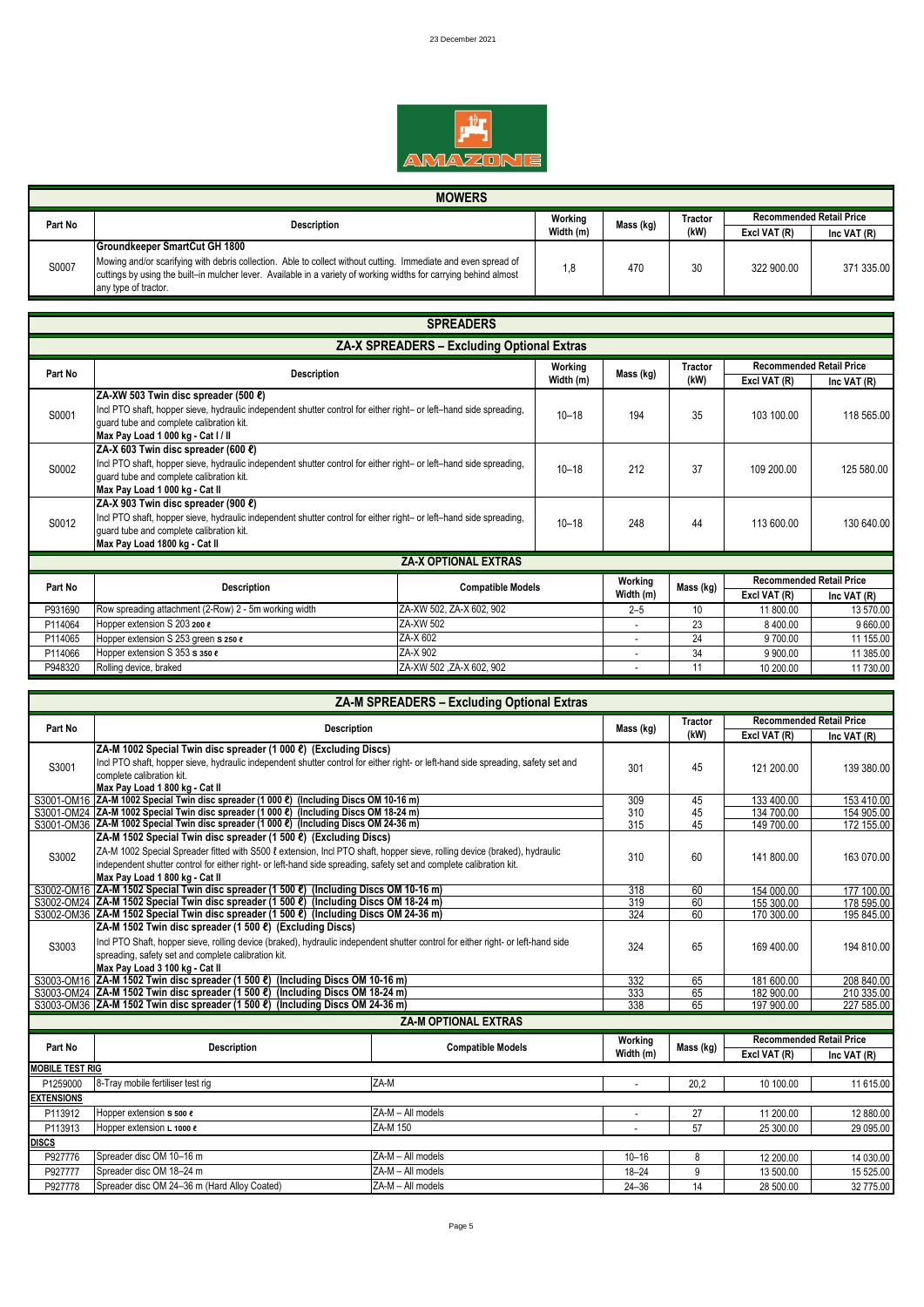| <b>ROLLING DEVICES</b> |                                                                 |                                                 |    |              |           |
|------------------------|-----------------------------------------------------------------|-------------------------------------------------|----|--------------|-----------|
| P948320                | Rolling device, braked                                          | ZA-M - All models                               |    | 10 200.00    | 11 730.00 |
| <b>HOPPER COVERS</b>   |                                                                 |                                                 |    |              |           |
| P927784                | Hopper Cover Folding M, Mechanical                              | ZA-M 1001 & 1501 Special, ZA-M 1501             | 26 | 17 400.00    | 20 010.00 |
| P927785                | Hopper Cover Folding L, Mechanical                              | Only in conjunction with L1000 hopper extension | 29 | 18 700.00    | 21 505.00 |
| <b>MUD GUARD</b>       |                                                                 |                                                 |    |              |           |
| P935081                | Mud guard safety set                                            | ZA-M 1501                                       |    | <b>P.O.R</b> |           |
|                        | Boundary spreading system limiter "M"                           |                                                 |    |              |           |
| P935334                | Boundary spreading system Limiter M Left, for self-installation | ZA-M - All models                               | 24 | 29 800.00    | 34 270.00 |
|                        |                                                                 |                                                 |    |              |           |

|                               | <b>ZA-V SPREADERS - Excluding Optional Extras</b>                                                                                                                                                                                                                                                                                                                                                                                                                                                                                                                                                                                                                                                                                                                                                                                                                                                                                                                                                                           |                            |                          |                     |                                 |               |  |  |  |
|-------------------------------|-----------------------------------------------------------------------------------------------------------------------------------------------------------------------------------------------------------------------------------------------------------------------------------------------------------------------------------------------------------------------------------------------------------------------------------------------------------------------------------------------------------------------------------------------------------------------------------------------------------------------------------------------------------------------------------------------------------------------------------------------------------------------------------------------------------------------------------------------------------------------------------------------------------------------------------------------------------------------------------------------------------------------------|----------------------------|--------------------------|---------------------|---------------------------------|---------------|--|--|--|
| Part No                       | <b>Description</b>                                                                                                                                                                                                                                                                                                                                                                                                                                                                                                                                                                                                                                                                                                                                                                                                                                                                                                                                                                                                          |                            | Mass (kg)                | <b>Tractor</b>      | <b>Recommended Retail Price</b> |               |  |  |  |
|                               | ZA-V 1700 Super Tronic ISOBUS (1 700 $\ell$ ) (Excluding Discs & Terminal Package)                                                                                                                                                                                                                                                                                                                                                                                                                                                                                                                                                                                                                                                                                                                                                                                                                                                                                                                                          |                            |                          | (kW)                | Excl VAT (R)                    | Inc VAT $(R)$ |  |  |  |
| S3005                         | PTO driven spreader with automatic forward speed-related spread rate control and Variable Rate Application (VRA) capabilities,<br>GPS compatibility with most devices, which allows for 8-sections & auto on/off shutter control at the headland, hopper sieve,<br>ingenious on-board rolling device (braked), electric independent shutter control for either right- or left-hand side spreading, safety<br>set, including traffic lights, mudguards, 16-tray mobile fertiliser test rig and a calibration chute. "Can be operated by Amatron 4 or<br>customer's own ISOBUS terminal".                                                                                                                                                                                                                                                                                                                                                                                                                                     |                            | 505                      | 70                  | 301 200.00                      | 346 380.00    |  |  |  |
|                               | Max Pay Load 3 200 kg - Cat II ** Cat II / III Quick-Hitch Adapter - See Optional Extras                                                                                                                                                                                                                                                                                                                                                                                                                                                                                                                                                                                                                                                                                                                                                                                                                                                                                                                                    |                            |                          |                     |                                 |               |  |  |  |
| S3005-V1                      | ZA-V 1700 Super Tronic ISOBUS (1 700 ℓ) (Excluding Terminal Package, Including V1 Set 10-21 m)                                                                                                                                                                                                                                                                                                                                                                                                                                                                                                                                                                                                                                                                                                                                                                                                                                                                                                                              |                            | 514.5                    | 70                  | 314 700.00                      | 361 905.00    |  |  |  |
| S3005-V2                      | ZA-V 1700 Super Tronic ISOBUS (1 700 $\ell$ ) (Excluding Terminal Package, Including V2 Set 18-28 m)                                                                                                                                                                                                                                                                                                                                                                                                                                                                                                                                                                                                                                                                                                                                                                                                                                                                                                                        |                            | 514.9                    | 70                  | 323 300.00                      | 371 795.00    |  |  |  |
| S3005-V3                      | ZA-V 1700 Super Tronic ISOBUS (1 700 €) (Excluding Terminal Package, Including V3 Set 24-36 m)                                                                                                                                                                                                                                                                                                                                                                                                                                                                                                                                                                                                                                                                                                                                                                                                                                                                                                                              |                            | 515                      | 70                  | 331 700.00                      | 381 455.00    |  |  |  |
| S3009                         | ZA-V 1700 Super Profis Tronic ISOBUS (1 700 C) (Excluding Discs & Terminal Package)<br>PTO driven spreader with two weight cells for automatic online calibration. Automatic forward speed-related spread rate control<br>and Variable Rate Application (VRA) capabilities, GPS compatibility with most devices, which allows for 8-sections & auto on/off<br>shutter control at the headland, hopper sieve, ingenious on-board rolling device (braked), electric independent shutter control for<br>either right- or left-hand side spreading, safety set, including traffic lights, mudguards, 16-tray mobile fertiliser test rig and a<br>calibration chute. "Can be operated by Amatron 4 or customer's own ISOBUS terminal".<br>Max Pay Load 3 200 kg - Cat II ** Cat II / III Quick-Hitch Adapter - See Optional Extras                                                                                                                                                                                               | 565                        | 70                       | 324 700.00          | 373 405.00                      |               |  |  |  |
| S3009-V1                      | ZA-V 1700 Super Profis Tronic ISOBUS (1 700 $\ell$ ) (Excluding Terminal Package, Including V1 Set 10-21 m)                                                                                                                                                                                                                                                                                                                                                                                                                                                                                                                                                                                                                                                                                                                                                                                                                                                                                                                 |                            | 574.5                    | 70                  | 338 200.00                      | 388 930.00    |  |  |  |
| S3009-V2                      | ZA-V 1700 Super Profis Tronic ISOBUS (1 700 ℓ) (Excluding Terminal Package, Including V2 Set 18-28 m)                                                                                                                                                                                                                                                                                                                                                                                                                                                                                                                                                                                                                                                                                                                                                                                                                                                                                                                       |                            | 574.9                    | 70                  | 346 800.00                      | 398 820.00    |  |  |  |
| S3009-V3                      | ZA-V 1700 Super Profis Tronic ISOBUS (1 700 ℓ) (Excluding Terminal Package, Including V3 Set 24-36 m)                                                                                                                                                                                                                                                                                                                                                                                                                                                                                                                                                                                                                                                                                                                                                                                                                                                                                                                       |                            | 575                      | 70                  | 355 200.00                      | 408 480.00    |  |  |  |
| S3006                         | ZA-V 2000 Super Profis Hydro ISOBUS (2 000 C) (Excluding Discs & Terminal Package)<br>Electro-hydraulic driven spreader with two weight cells for automatic online calibration. Only needs one single-acting spool valve<br>with pressure-free return (45 - 60 <i>U</i> /min). Automatic forward speed-related spread rate control and Variable Rate Application<br>(VRA) capabilities, GPS compatibility with most devices, which allows for 16-sections & auto on/off shutter control at the headland.<br>One-touch border or side spreading control, hopper sieve, ingenious on-board rolling device (braked), electric independent shutter<br>control for either right- or left-hand side spreading, safety set, including traffic lights, mudguards, 16-tray mobile fertiliser test rig and<br>a calibration chute as well as a mechanical hopper cover. "Can be operated by Amatron 4 or customer's own ISOBUS terminal".<br>Max Pay Load 3 200 kg - Cat II ** Cat II / III Quick-Hitch Adapter - See Optional Extras | 634                        | 70                       | 466 600.00          | 536 590.00                      |               |  |  |  |
| S3006-V1                      | ZA-V 2000 Super Profis Hydro ISOBUS (2 000 ℓ) (Excluding Terminal Package, Including V1 Set 10-21 m)                                                                                                                                                                                                                                                                                                                                                                                                                                                                                                                                                                                                                                                                                                                                                                                                                                                                                                                        |                            | 643.5                    | 70                  | 480 100.00                      | 552 115.00    |  |  |  |
| S3006-V2                      | ZA-V 2000 Super Profis Hydro ISOBUS (2 000 $\ell$ ) (Excluding Terminal Package, Including V2 Set 18-28 m)                                                                                                                                                                                                                                                                                                                                                                                                                                                                                                                                                                                                                                                                                                                                                                                                                                                                                                                  |                            | 643.9                    | 70                  | 488 700.00                      | 562 005.00    |  |  |  |
| S3006-V3                      | [ZA-V 2000 Super Profis Hydro ISOBUS (2 000 C) (Excluding Terminal Package, Including V3 Set 24-36 m)                                                                                                                                                                                                                                                                                                                                                                                                                                                                                                                                                                                                                                                                                                                                                                                                                                                                                                                       |                            | 644                      | 70                  | 497 100.00                      | 571 665.00    |  |  |  |
|                               | <b>ZA-V OPTIONAL EXTRAS</b>                                                                                                                                                                                                                                                                                                                                                                                                                                                                                                                                                                                                                                                                                                                                                                                                                                                                                                                                                                                                 |                            |                          |                     |                                 |               |  |  |  |
| Part No                       | <b>Description</b>                                                                                                                                                                                                                                                                                                                                                                                                                                                                                                                                                                                                                                                                                                                                                                                                                                                                                                                                                                                                          | <b>Compatible Models</b>   | Working                  | Mass (kg)           | <b>Recommended Retail Price</b> |               |  |  |  |
|                               |                                                                                                                                                                                                                                                                                                                                                                                                                                                                                                                                                                                                                                                                                                                                                                                                                                                                                                                                                                                                                             |                            | Width (m)                |                     | Excl VAT (R)                    | Inc VAT $(R)$ |  |  |  |
| <b>MOBILE TEST RIG</b>        |                                                                                                                                                                                                                                                                                                                                                                                                                                                                                                                                                                                                                                                                                                                                                                                                                                                                                                                                                                                                                             |                            |                          |                     |                                 |               |  |  |  |
| P934720<br><b>DISCS</b>       | 16-Tray mobile fertiliser test rig                                                                                                                                                                                                                                                                                                                                                                                                                                                                                                                                                                                                                                                                                                                                                                                                                                                                                                                                                                                          | ZA-V - All Models          | $\sim$                   | 30                  | 19 900.00                       | 22 885.00     |  |  |  |
| P113406                       | V1 Spreading Vane Set 10-21 m                                                                                                                                                                                                                                                                                                                                                                                                                                                                                                                                                                                                                                                                                                                                                                                                                                                                                                                                                                                               | ZA-V - All Models          | $10 - 21$                | 9,5                 | 13 500.00                       | 15 525.00     |  |  |  |
| P113407                       | V2 Spreading Vane Set 18-28 m (Tungsten Carbide Coated)                                                                                                                                                                                                                                                                                                                                                                                                                                                                                                                                                                                                                                                                                                                                                                                                                                                                                                                                                                     | ZA-V - All Models          | $18 - 28$                | 9,9                 | 22 100.00                       | 25 415.00     |  |  |  |
| P113408                       | V3 Spreading Vane Set 24-36 m (Tungsten Carbide Coated)                                                                                                                                                                                                                                                                                                                                                                                                                                                                                                                                                                                                                                                                                                                                                                                                                                                                                                                                                                     | ZA-V - All Models          | $24 - 36$                | 10                  | 30 500.00                       | 35 075.00     |  |  |  |
| <b>TERMINAL PACKAGE</b>       |                                                                                                                                                                                                                                                                                                                                                                                                                                                                                                                                                                                                                                                                                                                                                                                                                                                                                                                                                                                                                             |                            |                          |                     |                                 |               |  |  |  |
| P0004                         | <b>ISOBUS Terminal Package AmaTron 4</b><br>(GPS Switch Pro, GPS Map & GPS Docs included)                                                                                                                                                                                                                                                                                                                                                                                                                                                                                                                                                                                                                                                                                                                                                                                                                                                                                                                                   | ZA-V                       |                          | 10,5                | 114 300.00                      | 131 445.00    |  |  |  |
| <b>EXTENSIONS</b>             |                                                                                                                                                                                                                                                                                                                                                                                                                                                                                                                                                                                                                                                                                                                                                                                                                                                                                                                                                                                                                             |                            |                          |                     |                                 |               |  |  |  |
| P948293                       | Hopper Extension S 600 €                                                                                                                                                                                                                                                                                                                                                                                                                                                                                                                                                                                                                                                                                                                                                                                                                                                                                                                                                                                                    | ZA-V - All Models          |                          | 40                  | 16 100.00                       | 18 515.00     |  |  |  |
| <b>HOPPER COVERS</b>          |                                                                                                                                                                                                                                                                                                                                                                                                                                                                                                                                                                                                                                                                                                                                                                                                                                                                                                                                                                                                                             |                            |                          |                     |                                 |               |  |  |  |
| P948575                       | Roll-up Hopper Cover Folding s, Mechanical                                                                                                                                                                                                                                                                                                                                                                                                                                                                                                                                                                                                                                                                                                                                                                                                                                                                                                                                                                                  | ZA-V Tronic, Profis Tronic | $\overline{\phantom{a}}$ | 32,89               | 25 300.00                       | 29 095.00     |  |  |  |
| <b>HITCH ADAPTER</b><br>S9102 | Quick-Hitch Adapter (Cat II to Cat III / IV N-Q)<br>Allows direct attachment of a Cat II Amazone Spreader to a tractor equipped with a Cat<br>III / IV N quick-hitch frame.<br>Not suitable for standard 3-point type Cat III or Cat IV tractor hitches.                                                                                                                                                                                                                                                                                                                                                                                                                                                                                                                                                                                                                                                                                                                                                                    | * All ZA-V Models          | 110                      | Cat III / IV<br>N-Q | 23 100.00                       | 26 565.00     |  |  |  |
| <b>IMITER</b>                 | Boundary spreading system Limiter V, left                                                                                                                                                                                                                                                                                                                                                                                                                                                                                                                                                                                                                                                                                                                                                                                                                                                                                                                                                                                   |                            |                          |                     |                                 |               |  |  |  |
| P106612<br><b>ADDER</b>       |                                                                                                                                                                                                                                                                                                                                                                                                                                                                                                                                                                                                                                                                                                                                                                                                                                                                                                                                                                                                                             | ZA-V Tronic, Profis Tronic | $\overline{a}$           | 14                  | 33 800.00                       | 38 870.00     |  |  |  |
| P100645                       | Ladder S Supplied Loose                                                                                                                                                                                                                                                                                                                                                                                                                                                                                                                                                                                                                                                                                                                                                                                                                                                                                                                                                                                                     | ZA-V - All Models          | $\overline{\phantom{a}}$ | $\overline{7}$      | 7 500.00                        | 8 625.00      |  |  |  |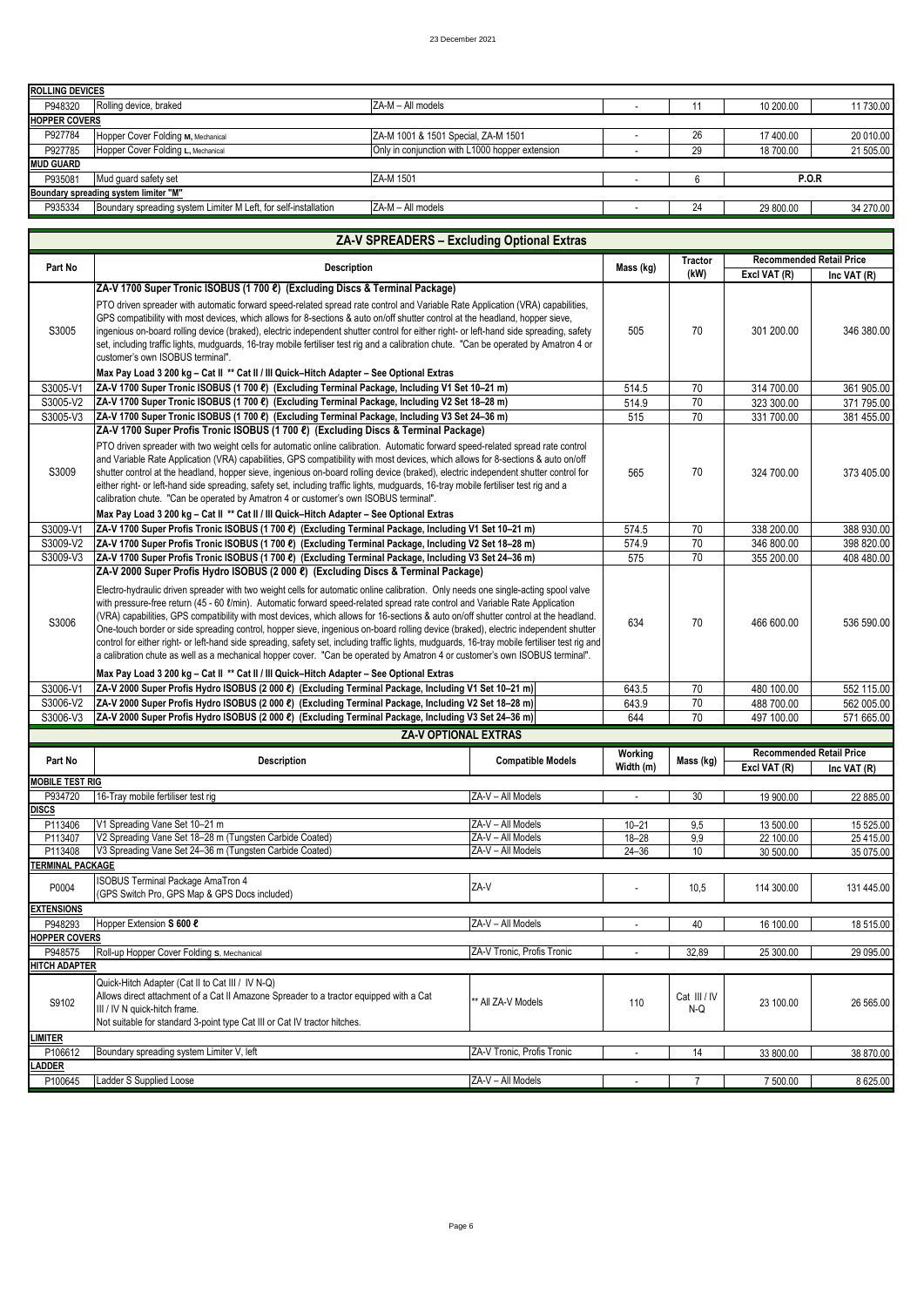|             | <b>ZA-TS SPREADERS - Excluding Optional Extras</b>                                                                                                                                                                                                                                                                                                                                                                                                                                                                                                                                                                                                                                                                                                                                                                                                                                                                                                                                                                                                                                                                                                                                                                                                                         |           |                        |                                                 |              |
|-------------|----------------------------------------------------------------------------------------------------------------------------------------------------------------------------------------------------------------------------------------------------------------------------------------------------------------------------------------------------------------------------------------------------------------------------------------------------------------------------------------------------------------------------------------------------------------------------------------------------------------------------------------------------------------------------------------------------------------------------------------------------------------------------------------------------------------------------------------------------------------------------------------------------------------------------------------------------------------------------------------------------------------------------------------------------------------------------------------------------------------------------------------------------------------------------------------------------------------------------------------------------------------------------|-----------|------------------------|-------------------------------------------------|--------------|
| Part No     | <b>Description</b>                                                                                                                                                                                                                                                                                                                                                                                                                                                                                                                                                                                                                                                                                                                                                                                                                                                                                                                                                                                                                                                                                                                                                                                                                                                         | Mass (kg) | <b>Tractor</b><br>(kW) | <b>Recommended Retail Price</b><br>Excl VAT (R) | Inc VAT (R)  |
| MA<br>S3011 | ZA-TS 2200 Super Profis Hydro ISOBUS (2 200 C) (Excluding Discs & Terminal Package)<br>Electro-hydraulic driven spreader with two weight cells and tilt sensor for automatic online calibration. Only needs one single-acting<br>spool valve with pressure-free return (45 - 80 <i>U</i> /min). Automatic forward speed-related spread rate control and Variable Rate<br>Application (VRA) capabilities, GPS compatibility with most devices, which allows for infinite sections (terminal dependent, max 128<br>sections) & auto on/off shutter control at the headland. One-touch border or side spreading control via unique Auto-TS system on<br>the right hand-side and with manual Click-TS on the left-hand side, hopper sieve, ingenious on-board rolling device (braked),<br>electric independent shutter and agitator control for either right- or left-hand side spreading, safety set, including traffic lights,<br>mudquards, 16-tray mobile fertiliser test rig and a calibration chute, roll-up manual hopper cover as well ladders on left- and right-<br>hand. "Can be operated by Amatron 4 or customer's own ISOBUS terminal".<br>Max Pay Load 3 200 kg - Cat II ** Cat II / III Quick-Hitch Adapter - See Optional Extras                              | 735       | 100                    | 599 200.00                                      | 689 080.00   |
| S3011-TS10  | ZA-TS 2200 Super Profis Hydro ISOBUS (2 200 C) (Excluding Terminal Package, Including TS10 Spreading Vanes<br>$15 - 24$ m)                                                                                                                                                                                                                                                                                                                                                                                                                                                                                                                                                                                                                                                                                                                                                                                                                                                                                                                                                                                                                                                                                                                                                 | 745.5     |                        | 613 400.00                                      | 705 410.00   |
| S3011-TS20  | ZA-TS 2200 Super Profis Hydro ISOBUS (2 200 ℓ) (Excluding Terminal Package, Including TS20 Spreading Vanes<br>$21 - 36$ m)                                                                                                                                                                                                                                                                                                                                                                                                                                                                                                                                                                                                                                                                                                                                                                                                                                                                                                                                                                                                                                                                                                                                                 | 745.5     | 100                    | 617 500.00                                      | 710 125.00   |
| S3011-TS30  | ZA-TS 2200 Super Profis Hydro ISOBUS (2 200 ℓ) (Excluding Terminal Package, Including TS30 Spreading Vanes<br>24-54 m)                                                                                                                                                                                                                                                                                                                                                                                                                                                                                                                                                                                                                                                                                                                                                                                                                                                                                                                                                                                                                                                                                                                                                     | 745.5     |                        | 622 600.00                                      | 715 990.00   |
| S3007       | ZA-TS 3200 Super Profis Hydro ISOBUS (3 200 €) (Excluding Discs & Terminal Package)<br>Electro-hydraulic driven spreader with two weight cells and tilt sensor for automatic online calibration. Only needs one single-acting<br>spool valve with pressure-free return (45 - 80 <i>l</i> /min). Automatic forward speed-related spread rate control and Variable Rate<br>Application (VRA) capabilities, GPS compatibility with most devices, which allows for infinite sections (terminal dependent, max 128<br>sections) & auto on/off shutter control at the headland. One-touch border or side spreading control via unique Auto-TS system,<br>hopper sieve, ingenious on-board rolling device (braked), electric independent shutter and agitator control for either right- or left-<br>hand side spreading, safety set, including traffic lights, mudguards, 16-tray mobile fertiliser test rig and a calibration chute, hydraulic<br>hopper cover as well ladders on left- and right-hand. "Can be operated by Amatron 4 or customer's own ISOBUS terminal".<br>Max Pay Load 3 200 kg - Cat II ** Cat II / III Quick-Hitch Adapter - See Optional Extras                                                                                                            | 765       | 112                    | 644 100.00                                      | 740 715.00   |
| S3007-TS10  | ZA-TS 3200 Super Profis Hydro ISOBUS (3 200 ℓ) (Excluding Terminal Package, Including TS10 Spreading<br>Vanes 15-24 m)                                                                                                                                                                                                                                                                                                                                                                                                                                                                                                                                                                                                                                                                                                                                                                                                                                                                                                                                                                                                                                                                                                                                                     | 775.5     |                        | 658 300.00                                      | 757 045.00   |
| S3007-TS20  | ZA-TS 3200 Super Profis Hydro ISOBUS (3 200 ℓ) (Excluding Terminal Package, Including TS20 Spreading<br>Vanes 21-36 m)                                                                                                                                                                                                                                                                                                                                                                                                                                                                                                                                                                                                                                                                                                                                                                                                                                                                                                                                                                                                                                                                                                                                                     |           | 112                    | 662 400.00                                      | 761 760.00   |
| S3007-TS30  | ZA-TS 3200 Super Profis Hydro ISOBUS (3 200 ℓ) (Excluding Terminal Package, Including TS30 Spreading<br>Vanes 24-54 m)                                                                                                                                                                                                                                                                                                                                                                                                                                                                                                                                                                                                                                                                                                                                                                                                                                                                                                                                                                                                                                                                                                                                                     | 775.5     |                        | 667 500.00                                      | 767 625.00   |
| S3008       | ZA-TS 4200 Ultra Profis Hydro ISOBUS (4 200 ℓ) (Excluding Discs & Terminal Package)<br>Electro-hydraulic driven spreader with two weight cells and tilt sensor for automatic online calibration. Only needs one single-acting<br>spool valve with pressure-free return (45 - 80 <i>l</i> /min). Automatic forward speed-related spread rate control and Variable Rate<br>Application (VRA) capabilities, GPS compatibility with most devices, which allows for infinite sections (terminal dependent, max 128<br>sections) & auto on/off shutter control at the headland. One-touch border or side spreading control via unique Auto-TS system,<br>hopper sieve, ingenious on-board rolling device (braked), electric independent shutter and agitator control for either right- or left-<br>hand side spreading, safety set, including traffic lights, mudguards, 16-tray mobile fertiliser test rig and a calibration chute, hydraulic<br>hopper cover as well ladders on left- and right-hand. "Can be operated by Amatron 4 or customer's own ISOBUS terminal".<br>Max Pay Load 4 500 kg – Cat III / IV ** Only for tractors equipped with Quick-Hitch Adaptor                                                                                                         | 820       | 130                    | 718 300.00                                      | 826 045.00   |
| S3008-TS10  | ZA-TS 4200 Ultra Profis Hydro ISOBUS (4 200 ℓ) (Excluding Terminal Package, Including TS10 Spreading Vanes<br>15-24 m)                                                                                                                                                                                                                                                                                                                                                                                                                                                                                                                                                                                                                                                                                                                                                                                                                                                                                                                                                                                                                                                                                                                                                     | 830.5     |                        | 732 500.00                                      | 842 375.00   |
| S3008-TS20  | ZA-TS 4200 Ultra Profis Hydro ISOBUS (4 200 ℓ) (Excluding Terminal Package, Including TS20 Spreading Vanes<br>21–36 m)                                                                                                                                                                                                                                                                                                                                                                                                                                                                                                                                                                                                                                                                                                                                                                                                                                                                                                                                                                                                                                                                                                                                                     | 830.5     | 130                    | 736 600.00                                      | 847 090.00   |
| S3008-TS30  | ZA-TS 4200 Ultra Profis Hydro ISOBUS (4 200 ℓ) (Excluding Terminal Package, Including TS30 Spreading Vanes<br>$24 - 54$ m)                                                                                                                                                                                                                                                                                                                                                                                                                                                                                                                                                                                                                                                                                                                                                                                                                                                                                                                                                                                                                                                                                                                                                 | 830.5     |                        | 741 700.00                                      | 852 955.00   |
| S3010       | ZA-TS 4200 Ultra Profis Hydro HS ISOBUS (4 200 C) (Excluding Discs & Terminal Package)<br>Electro-hydraulic driven spreader with two weight cells and tilt sensor for automatic online calibration. Only needs one single-acting<br>spool valve with pressure-free return (45 - 80 <i>l</i> /min). Automatic forward speed-related spread rate control and Variable Rate<br>Application (VRA) capabilities, GPS compatibility with most devices, which allows for infinite sections (terminal dependent, max 128<br>sections) & auto on/off shutter control at the headland. One-touch border or side spreading control via unique Auto-TS system,<br>hopper sieve, ingenious on-board rolling device (braked), electric independent shutter and agitator control for either right- or left-<br>hand side spreading, safety set, including traffic lights, mudguards, 16-tray mobile fertiliser test rig and a calibration chute, hydraulic<br>hopper cover as well ladders on left- and right-hand. "Can be operated by Amatron 4 or customer's own ISOBUS terminal". This<br>specification <b>INCLUDES</b> the factory fitted ArgusTwin and WindControl with work lights.<br>Max Pay Load 4 500 kg – Cat III / IV ** Only for tractors equipped with Quick-Hitch Adaptor | 857.5     | 130                    | 884 100.00                                      | 852 955.00   |
| S3010-TS10  | ZA-TS 4200 Ultra Profis Hydro HS ISOBUS (4 200 ℓ) (Excluding Terminal Package, Including TS10 Spreading<br>Vanes 15–24 m)                                                                                                                                                                                                                                                                                                                                                                                                                                                                                                                                                                                                                                                                                                                                                                                                                                                                                                                                                                                                                                                                                                                                                  | 868       |                        | 898 300.00                                      | 1 033 045.00 |
| S3010-TS20  | ZA-TS 4200 Ultra Profis Hydro HS ISOBUS (4 200 €) (Excluding Terminal Package, Including TS20 Spreading<br>Vanes 21-36 m)                                                                                                                                                                                                                                                                                                                                                                                                                                                                                                                                                                                                                                                                                                                                                                                                                                                                                                                                                                                                                                                                                                                                                  | 868       | 130                    | 902 400.00                                      | 1 037 760.00 |
| S3010-TS30  | ZA-TS 4200 Ultra Profis Hydro HS ISOBUS (4 200 ℓ) (Excluding Terminal Package, Including TS30 Spreading<br>Vanes 24-54 m)                                                                                                                                                                                                                                                                                                                                                                                                                                                                                                                                                                                                                                                                                                                                                                                                                                                                                                                                                                                                                                                                                                                                                  | 868       |                        | 907 500.00                                      | 1 043 625.00 |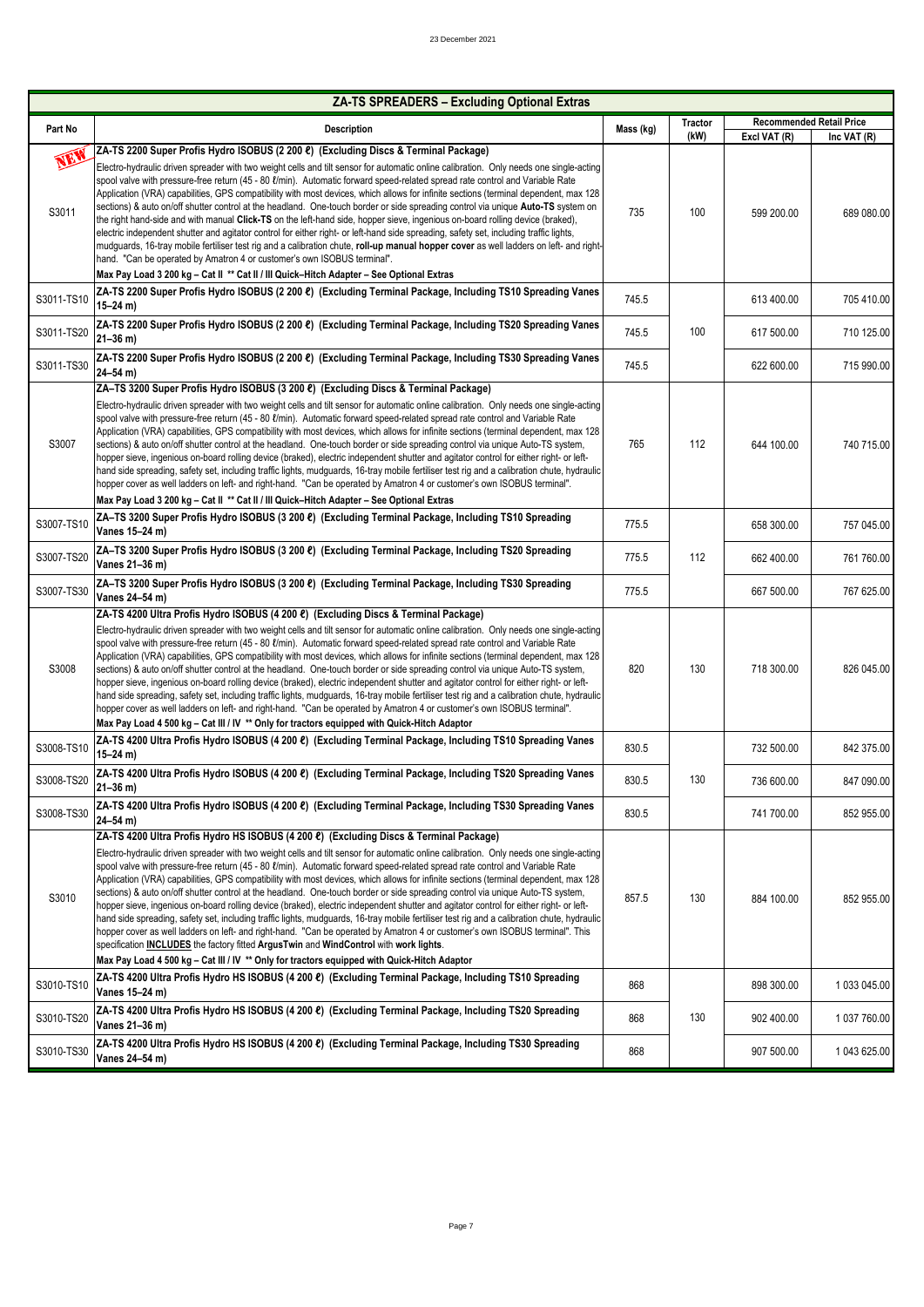|                                   | <b>ZA-TS OPTIONAL EXTRAS</b>                                                                                                                                                                                                                             |                          |                        |                                                 |                                                 |              |
|-----------------------------------|----------------------------------------------------------------------------------------------------------------------------------------------------------------------------------------------------------------------------------------------------------|--------------------------|------------------------|-------------------------------------------------|-------------------------------------------------|--------------|
| Part No                           | <b>Description</b>                                                                                                                                                                                                                                       | <b>Compatible Models</b> | Working<br>Width (m)   | Mass (kg)                                       | <b>Recommended Retail Price</b><br>Excl VAT (R) | Inc VAT (R)  |
| <b>MOBILE TEST RIG</b>            |                                                                                                                                                                                                                                                          |                          |                        |                                                 |                                                 |              |
| P934720<br><b>DISCS</b>           | 16-Tray mobile fertiliser test rig                                                                                                                                                                                                                       | ZA-TS                    |                        | 30                                              | 19 900.00                                       | 22 885.00    |
| P939290                           | TS10 Spreading Vanes 15-24 m (Tungsten Carbide Coated)                                                                                                                                                                                                   | ZA-TS                    | $15 - 24$              | 10,5                                            | 14 200.00                                       | 16 330.00    |
| P939310                           | TS20 Spreading Vanes 21-36 m (Tungsten Carbide Coated)                                                                                                                                                                                                   | ZA-TS                    | $21 - 36$              | 10,5                                            | 18 300.00                                       | 21 045.00    |
| P939320                           | TS30 Spreading Vanes 24-54 m (Tungsten Carbide Coated)                                                                                                                                                                                                   | ZA-TS                    | $24 - 54$              | 10,5                                            | 23 400.00                                       | 26 910.00    |
| <b><i>FERMINAL PACKAGE</i></b>    |                                                                                                                                                                                                                                                          |                          |                        |                                                 |                                                 |              |
| P0004                             | <b>ISOBUS Terminal Package AmaTron 4</b><br>(GPS Switch Pro, GPS Map & GPS Docs included)                                                                                                                                                                | ZA-TS                    |                        | 10,5                                            | 114 300.00                                      | 131 445.00   |
| <b>HITCH ADAPTER</b>              |                                                                                                                                                                                                                                                          |                          |                        |                                                 |                                                 |              |
| S9102                             | Quick-Hitch Adapter (Cat II to Cat III / IV N-Q)<br>Allows direct attachment of a Cat II Amazone Spreader to a tractor equipped with a Cat<br>III / IV N quick-hitch frame.<br>Not suitable for standard 3-point type Cat III or Cat IV tractor hitches. | ** ZA-TS 3200            | 110                    | Cat III / IV<br>N-Q                             | 23 100.00                                       | 26 565.00    |
| <b>EXTENSIONS</b>                 |                                                                                                                                                                                                                                                          |                          |                        |                                                 |                                                 |              |
| P948297                           | Hopper Extension S 800 £                                                                                                                                                                                                                                 | Only for ZA-TS 2200 SPH  |                        | 45                                              | 19 300.00                                       | 22 195.00    |
| <b>ARGUS TWIN</b>                 |                                                                                                                                                                                                                                                          |                          |                        |                                                 |                                                 |              |
| P102590                           | Two sided system for constant online monitoring and correction of the lateral distribution for left<br>and right hand spreading fans.                                                                                                                    | ZA-TS                    | ON PROMOTION           |                                                 | 130 200.00                                      | 149 730.00   |
| <b>WIND CONTROL</b>               | THY                                                                                                                                                                                                                                                      |                          |                        |                                                 |                                                 |              |
| P109375                           | Compensates for wind effects on the spread pattern.<br>For ZA-TS possible in conjunction with ArgusTwin or without ArgusTwin from model 2020.                                                                                                            | ZA-TS                    |                        |                                                 | 115 600.00                                      | 132 940.00   |
|                                   | ZG-TS 01 SPREADERS - Excluding Optional Extras                                                                                                                                                                                                           |                          |                        |                                                 |                                                 |              |
| Part No                           | Description                                                                                                                                                                                                                                              | Working<br>Width (m)     | <b>Tractor</b><br>(kW) | <b>Recommended Retail Price</b><br>Excl VAT (R) | Inc VAT (R)                                     |              |
| S1063                             | ZG-TS 7501 Profis Spreader (7 500 €)                                                                                                                                                                                                                     |                          | $15 - 54$              | 60                                              | <b>P.O.R</b>                                    |              |
| S1064                             | ZG-TS 10001 Profis Spreader (10 000 ℓ)                                                                                                                                                                                                                   |                          | $15 - 54$              | 75                                              | <b>P.O.R</b>                                    |              |
| S1065                             | ZG-TS 7501 Truck Profis Spreader (7 500 ℓ)                                                                                                                                                                                                               |                          | $15 - 54$              | ×.                                              | P.O.R                                           |              |
| S1066                             | ZG-TS 10001 Truck Profis Spreader (10 000 ℓ)                                                                                                                                                                                                             |                          | $15 - 54$              |                                                 | P.O.R                                           |              |
| S1070                             | ZG-TS 7501 Profis HS Spreader (7 500 ℓ)                                                                                                                                                                                                                  |                          | $15 - 54$              | 60                                              | P.O.R                                           |              |
| S1068                             | ZG-TS 10001 Profis HS Spreader (10 000 ℓ)                                                                                                                                                                                                                |                          | $15 - 54$              | 75                                              | <b>P.O.R</b>                                    |              |
| S1069                             | ZG-TS 7501 Truck Profis HS Spreader (7 500 ℓ)                                                                                                                                                                                                            |                          | $15 - 54$              | $\mathbf{r}$                                    | P.O.R                                           |              |
| S1067                             | ZG-TS 10001 Truck Profis HS Spreader (10 000 €)                                                                                                                                                                                                          |                          | $15 - 54$              |                                                 | <b>P.O.R</b>                                    |              |
|                                   | <b>ZG-TS 01 OPTIONAL EXTRAS</b>                                                                                                                                                                                                                          |                          |                        |                                                 |                                                 |              |
|                                   |                                                                                                                                                                                                                                                          |                          | Working                |                                                 | <b>Recommended Retail Price</b>                 |              |
| Part No<br><b>MOBILE TEST RIG</b> | <b>Description</b>                                                                                                                                                                                                                                       | <b>Compatible Models</b> | Width (m)              | Mass (kg)                                       | Excl VAT (R)                                    | Inc VAT (R)  |
| P934720                           | 16-Tray mobile fertiliser test rig                                                                                                                                                                                                                       | All ISOBUS               | $\sim$                 | 30                                              | 19 900.00                                       | 22 885.00    |
| <b>DISCS</b>                      |                                                                                                                                                                                                                                                          |                          |                        |                                                 |                                                 |              |
| P939290                           | TS10 Spreading Vanes 15-24 m (Tungsten Carbide Coated)                                                                                                                                                                                                   | <b>ZG-TS01</b>           | $15 - 24$              | 10,5                                            | 14 200.00                                       | 16 330.00    |
| P939310                           | TS20 Spreading Vanes 21-36 m (Tungsten Carbide Coated)                                                                                                                                                                                                   | ZG-TS 01                 | $21 - 36$              | 10,5                                            | 18 300.00                                       | 21 045.00    |
| P939320                           | TS30 Spreading Vanes 24-54 m (Tungsten Carbide Coated)                                                                                                                                                                                                   | ZG-TS 01                 | $24 - 54$              | 10,5                                            | 23 400.00                                       | 26 910.00    |
| <b><i>FERMINAL PACKAGE</i></b>    |                                                                                                                                                                                                                                                          |                          |                        |                                                 |                                                 |              |
| P0004                             | <b>ISOBUS Terminal Package AmaTron 4</b><br>(GPS Switch Pro, GPS Map & GPS Docs included)                                                                                                                                                                | ZG-TS 01                 |                        | 10,5                                            | 114 300.00                                      | 131 445.00   |
| <b>ARGUS TWIN</b>                 |                                                                                                                                                                                                                                                          |                          | ON PROMOTION           |                                                 |                                                 |              |
| P102590                           | Two sided system for constant online monitoring and correction of the lateral distribution for left<br>and right hand spreading fans.                                                                                                                    | ZG-TS 01                 |                        |                                                 | 130 200.00                                      | 149 730.00   |
| <b>WIND CONTROL THE W</b>         |                                                                                                                                                                                                                                                          |                          |                        |                                                 |                                                 |              |
|                                   |                                                                                                                                                                                                                                                          |                          |                        |                                                 |                                                 |              |
| P108779                           | Compensates for wind effects on the spread pattern.<br>For ZG-TS 01 possible in conjunction with ArgusTwin or without ArgusTwin from model 2020.                                                                                                         | ZG-TS 01                 |                        |                                                 | 115 600.00                                      | 132 940.00   |
|                                   | <b>ZG-B SPREADERS - Excluding Optional Extras</b>                                                                                                                                                                                                        |                          |                        |                                                 |                                                 |              |
|                                   |                                                                                                                                                                                                                                                          |                          | Working                | <b>Tractor</b>                                  | <b>Recommended Retail Price</b>                 |              |
| Part No                           | Description                                                                                                                                                                                                                                              |                          | Width (m)              | (kW)                                            | Excl VAT (R)                                    | Incl VAT (R) |
| S1056                             | ZG-B 5500 Drive Spreader (5 500 ℓ) non-ISOBUS                                                                                                                                                                                                            |                          | $10 - 36$              | 60                                              | <b>P.O.R</b>                                    |              |
| S1060                             | ZG-B 8200 Drive Spreader (8 200 ℓ) non-ISOBUS                                                                                                                                                                                                            |                          | $10 - 36$              | 75                                              | <b>P.O.R</b>                                    |              |
|                                   | <b>ZG-B OPTIONAL EXTRAS</b>                                                                                                                                                                                                                              |                          |                        |                                                 |                                                 |              |
|                                   |                                                                                                                                                                                                                                                          |                          |                        |                                                 | <b>Recommended Retail Price</b>                 |              |
| Part No                           | <b>Description</b>                                                                                                                                                                                                                                       | <b>Compatible Models</b> | Working<br>Width (m)   | Mass (kg)                                       | Excl VAT (R)                                    | Incl VAT (R) |

| <u>discs</u> |                                               |            |           |    |              |           |
|--------------|-----------------------------------------------|------------|-----------|----|--------------|-----------|
| P927777      | Spreading disc OM 18-24 m                     | ZG-B Drive | $18 - 24$ |    | 13 500.00    | 15 525.00 |
| P927778      | Spreading disc OM 24-36 m (Hard Alloy Coated) | ZG-B Drive | $24 - 36$ | 15 | 28 500.00    | 32 775.00 |
| P950749      | Spreading Disc for Lime ZG-B Drive up to 12 m | ZG-B Drive | up to 12  | 20 | <b>P.O.R</b> |           |
| LIMITER      |                                               |            |           |    |              |           |
| P935411      | Boundary spreading device LIMITER I.h         | ZG-B Drive |           | 27 | 29 400.00    | 33 810.00 |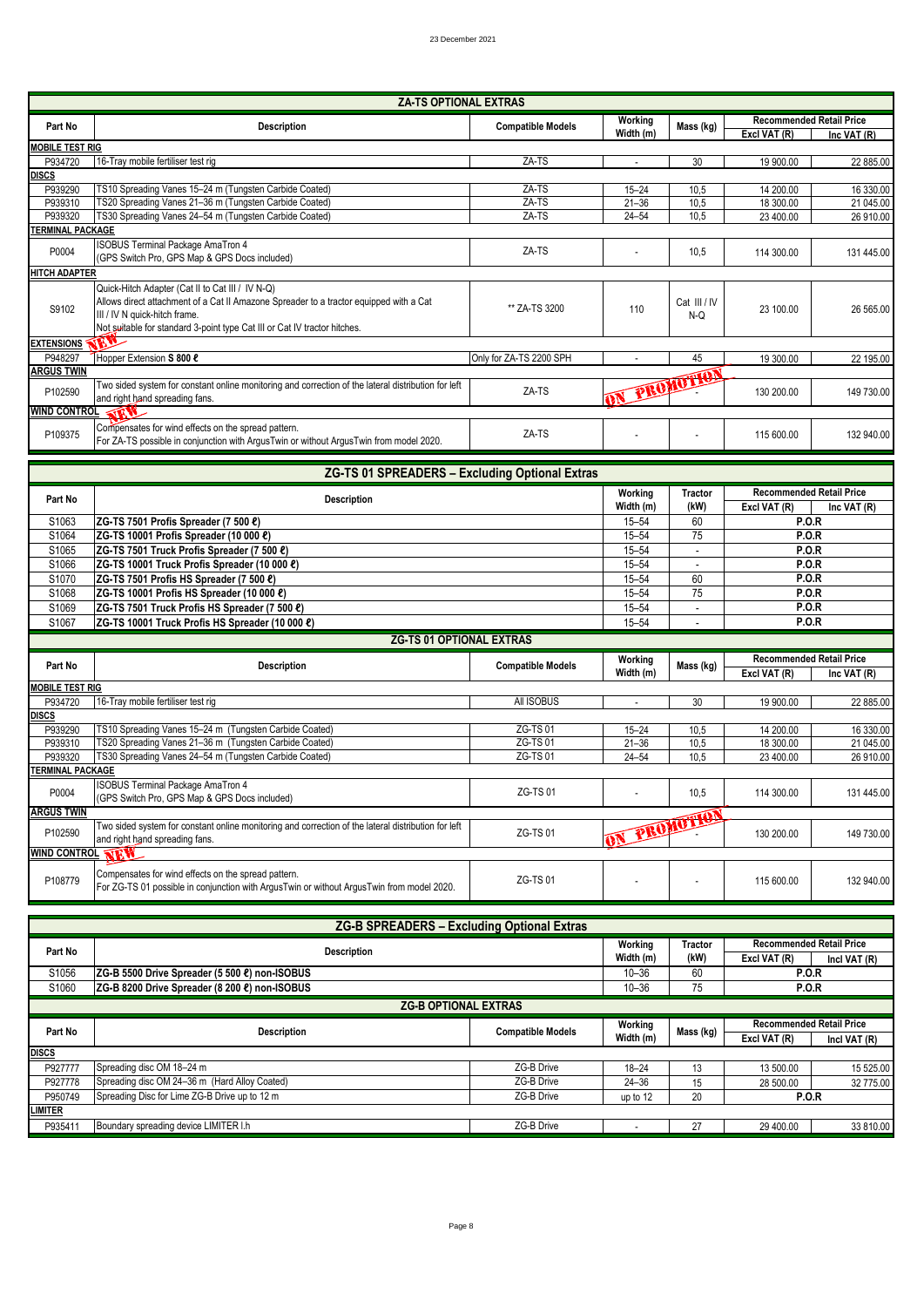### 23 December 2021

|                           | <b>SPRAYERS</b>                                                                                                                             |         |                       |         |                                                          |                |                                 |             |  |  |  |
|---------------------------|---------------------------------------------------------------------------------------------------------------------------------------------|---------|-----------------------|---------|----------------------------------------------------------|----------------|---------------------------------|-------------|--|--|--|
|                           | <b>UF - MOUNTED FIELD SPRAYERS</b>                                                                                                          |         |                       |         |                                                          |                |                                 |             |  |  |  |
| Part No                   | <b>Description</b>                                                                                                                          |         |                       |         | Working                                                  | <b>Tractor</b> | <b>Recommended Retail Price</b> |             |  |  |  |
|                           |                                                                                                                                             |         | Standard Capacity (ℓ) |         | Width (m)                                                | (kW)           | Excl VAT (R)                    | Inc VAT (R) |  |  |  |
| S1046                     | <b>UF 901</b> Sprayer                                                                                                                       |         |                       | 1050    | $12 - 24$                                                | from 60        | <b>P.O.R</b>                    |             |  |  |  |
| S1047                     | UF 1201 Sprayer                                                                                                                             |         |                       | 1 3 5 0 | $12 - 24$                                                | from 65        | <b>P.O.R</b>                    |             |  |  |  |
| S1059                     | UF 1002 Sprayer<br><b>NEW-</b>                                                                                                              |         |                       | 1 1 0 0 | $15 - 30$                                                | from 60        | P.O.R                           |             |  |  |  |
| S2022                     | 机工<br>UF 1302 Sprayer                                                                                                                       |         |                       | 1400    | $15 - 30$                                                | from 70        | <b>P.O.R</b>                    |             |  |  |  |
| S2021                     | 化工<br>UF 1602 Sprayer                                                                                                                       |         |                       | 1700    | $15 - 30$                                                | from 90        | <b>P.O.R</b>                    |             |  |  |  |
| S <sub>1058</sub>         | THE<br>UF 2002 Sprayer                                                                                                                      |         |                       | 2 1 2 5 | $15 - 30$                                                | from 95        | <b>P.O.R</b>                    |             |  |  |  |
| <b>UF OPTIONAL EXTRAS</b> |                                                                                                                                             |         |                       |         |                                                          |                |                                 |             |  |  |  |
| Part No                   | <b>Description</b><br>Capacity (e)                                                                                                          |         | <b>Empty Mass</b>     |         |                                                          |                | <b>Recommended Retail Price</b> |             |  |  |  |
|                           |                                                                                                                                             |         | (kg)                  |         | <b>Compatible Models</b>                                 |                | Excl VAT (R)                    | Inc VAT (R) |  |  |  |
| <b>YFT1001</b>            | FT 1001 - In combination with the FT 1001 front tank system it increases the<br>capacity of the UF mounted field sprayers by 1000 litres    | 1 0 0 0 | 217                   |         | Only UF02 models                                         |                | <b>P.O.R</b>                    |             |  |  |  |
| FT1502                    | FT 1502 - In combination with the FT 1502 front tank system it increases the<br>capacity of the UF 02 mounted field sprayers by 1500 litres | 1500    | 285                   |         | Only UF02 models                                         |                | <b>P.O.R</b>                    |             |  |  |  |
|                           | Q-Plus sprayer boom (available in 12/12.5 & 15 m)                                                                                           |         |                       |         | All UF models                                            |                | P.O.R                           |             |  |  |  |
|                           | Super S2-boom (available in 15, 16, 18, 20, 21, 24, 27, 28 & 30 m)                                                                          |         |                       |         | Some UF models                                           |                | P.O.R                           |             |  |  |  |
|                           | Single nozzle control AmaSwitch                                                                                                             |         |                       |         | Only UF02 models                                         |                | P.O.R                           |             |  |  |  |
|                           | GPS compatible & Section control ready                                                                                                      |         |                       |         | Some UF models (Only with AMATRON 4 /<br>ISOBUS)         |                | <b>P.O.R</b>                    |             |  |  |  |
|                           | <b>ISOBUS</b>                                                                                                                               |         |                       |         | All UF models                                            |                | <b>P.O.R</b>                    |             |  |  |  |
|                           | Distance control (sonars)                                                                                                                   |         |                       |         | UF 02 models (Only Super S2-boom,<br>AMATRON 4 / ISOBUS) |                | <b>P.O.R</b>                    |             |  |  |  |
|                           | <b>HG - TRAILED FIFLD SPRAYERS</b>                                                                                                          |         |                       |         |                                                          |                |                                 |             |  |  |  |

|                   | <b>UG - TRAILED FIELD SPRAYERS</b>                             |                                                 |              |                                 |                                 |               |  |  |  |  |
|-------------------|----------------------------------------------------------------|-------------------------------------------------|--------------|---------------------------------|---------------------------------|---------------|--|--|--|--|
| Part No           | <b>Description</b>                                             | Standard Capacity ( $\ell$ )                    | Working      | <b>Tractor</b>                  | <b>Recommended Retail Price</b> |               |  |  |  |  |
|                   |                                                                |                                                 | Width (m)    | (kW)                            | Excl VAT (R)                    | Inc VAT $(R)$ |  |  |  |  |
| S1050             | UG 2200 Sprayer                                                | 2400                                            | $15 - 28$    | from 65                         | <b>P.O.R</b>                    |               |  |  |  |  |
| S <sub>1051</sub> | UG 3000 Sprayer                                                | 3 2 0 0<br><b>P.O.R</b><br>from 75<br>$15 - 28$ |              |                                 |                                 |               |  |  |  |  |
|                   | <b>UG OPTIONAL EXTRAS</b>                                      |                                                 |              |                                 |                                 |               |  |  |  |  |
| Part No           | <b>Description</b>                                             | <b>Compatible Models</b>                        |              | <b>Recommended Retail Price</b> |                                 |               |  |  |  |  |
|                   |                                                                |                                                 |              | Excl VAT (R)                    | Inc VAT (R)                     |               |  |  |  |  |
|                   | Super S2-boom (available in 15, 16, 18, 20, 21, 24, 27 & 28 m) | All UG models                                   |              |                                 | <b>P.O.R</b>                    |               |  |  |  |  |
|                   | GPS compatible & Section control ready                         | Some UG models (Only with AMATRON 4 / ISOBUS)   |              |                                 | <b>P.O.R</b>                    |               |  |  |  |  |
|                   | <b>ISOBUS</b>                                                  | All UG models                                   | <b>P.O.R</b> |                                 |                                 |               |  |  |  |  |
|                   | Distance control (sonars)                                      | Some UG models (Only with AMATRON 4 / ISOBUS)   |              |                                 | <b>P.O.R</b>                    |               |  |  |  |  |
|                   | Drawbar steering                                               | All UG models                                   |              |                                 | <b>P.O.R</b>                    |               |  |  |  |  |

|                   | UX - TRAILED FIELD SPRAYERS                                               |                                               |           |                                 |                                 |               |  |
|-------------------|---------------------------------------------------------------------------|-----------------------------------------------|-----------|---------------------------------|---------------------------------|---------------|--|
| Part No           | <b>Description</b>                                                        | Standard Capacity (ℓ)                         | Working   | <b>Tractor</b>                  | <b>Recommended Retail Price</b> |               |  |
|                   |                                                                           |                                               | Width (m) | (kW)                            | Excl VAT (R)                    | Inc VAT $(R)$ |  |
| S1052             | UX 3200 Special                                                           | 3600                                          | $21 - 36$ | from 75                         | P.O.R                           |               |  |
| S <sub>1053</sub> | UX 4200 Special                                                           | 4600                                          | $21 - 36$ | from 85                         | <b>P.O.R</b>                    |               |  |
| S2023             | UX 5200 Special                                                           | 5600                                          | $21 - 36$ | from 95                         | <b>P.O.R</b>                    |               |  |
| S1057             | UX 4201 Super<br><b>ATAM</b>                                              | 4600                                          | $21 - 42$ | from 85                         | <b>P.O.R</b>                    |               |  |
| S2025             | UX 5201 Super<br>不可                                                       | 5600                                          | $21 - 42$ | from 95                         | <b>P.O.R</b>                    |               |  |
| S2026             | $\sqrt{11}$<br>UX 6201 Super                                              | 6600                                          | $21 - 42$ | from $110$                      | <b>P.O.R</b>                    |               |  |
| S2032             | UX 7601 Super<br>机业                                                       | 8 0 0 0                                       | $21 - 42$ | from $135$                      | <b>P.O.R</b>                    |               |  |
| S2033             | <b>KAY</b><br>UX 8601 Super                                               | 9030                                          | $21 - 42$ | from 150                        | <b>P.O.R</b>                    |               |  |
| S2028             | TEN<br>UX 11201 Super                                                     | 12 000                                        | $21 - 42$ | from 160                        | P.O.R                           |               |  |
|                   | <b>UX OPTIONAL EXTRAS</b>                                                 |                                               |           |                                 |                                 |               |  |
| Part No           |                                                                           |                                               |           | <b>Recommended Retail Price</b> |                                 |               |  |
|                   | <b>Description</b>                                                        | <b>Compatible Models</b>                      |           |                                 | Excl VAT (R)                    | Inc VAT $(R)$ |  |
|                   | Super L-boom (available in 21, 24, 27, 28, 30, 32, 33, 36, 39, 40 & 42 m) | Some UX models                                |           |                                 | <b>P.O.R</b>                    |               |  |
|                   | Single nozzle control AmaSwitch or AmaSelect                              | Some UX models (Only with AMATRON 4 / ISOBUS) |           |                                 | <b>P.O.R</b>                    |               |  |
|                   | GPS compatible & Section control ready                                    | Some UX models (Only with AMATRON 4 / ISOBUS) |           |                                 | <b>P.O.R</b>                    |               |  |
|                   | <b>ISOBUS</b>                                                             | All UX models                                 |           |                                 | <b>P.O.R</b>                    |               |  |
|                   | Distance control (sonars)                                                 | Only with AMATRON 4 / ISOBUS                  |           |                                 | P.O.R                           |               |  |
|                   | Drawbar or Axle Steering                                                  | Some UX models                                |           |                                 | P.O.R                           |               |  |
|                   | Hydro pneumatic suspension                                                | Some UX models (Only with AMATRON 4 / ISOBUS) |           |                                 | <b>P.O.R</b>                    |               |  |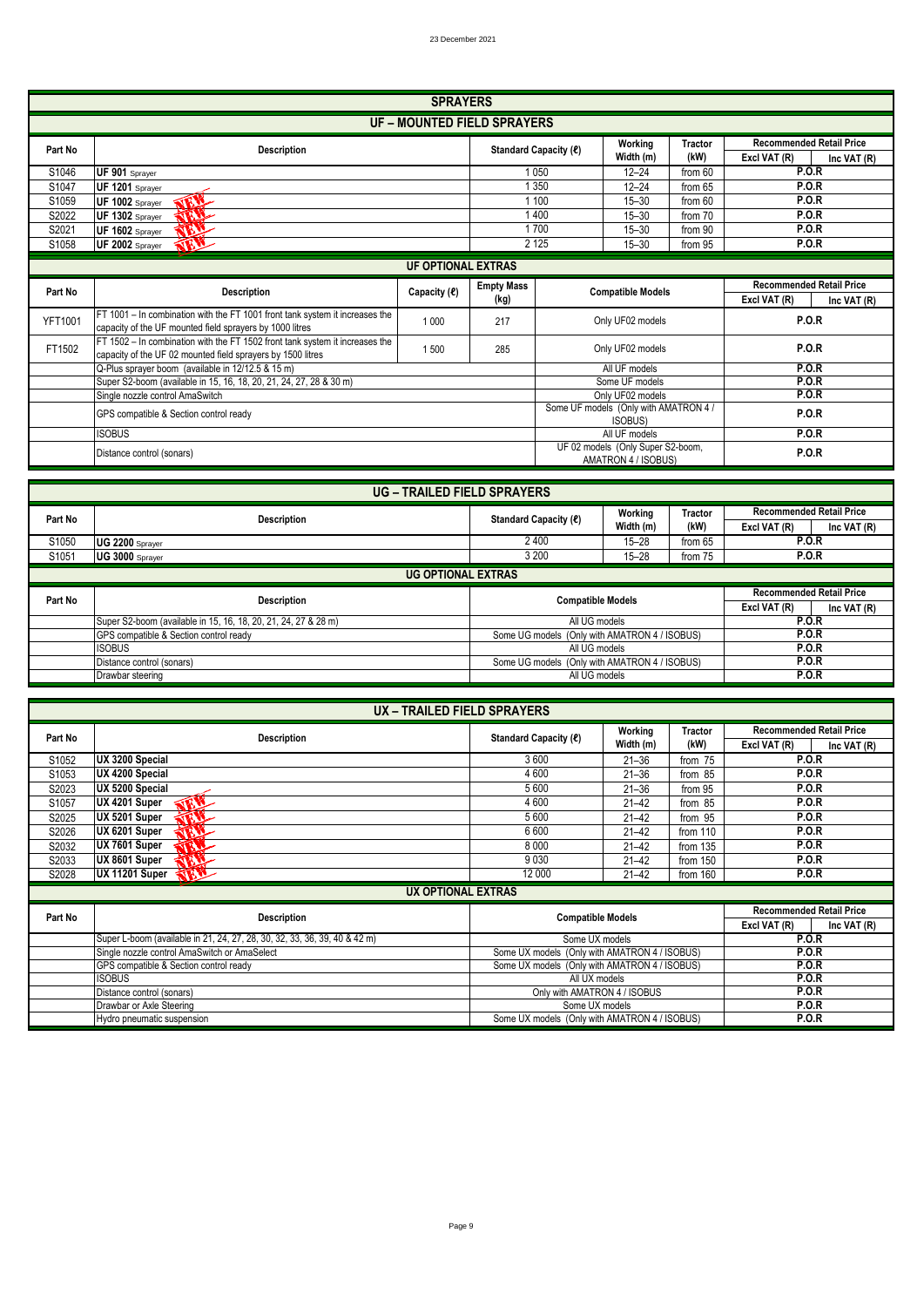### 23 December 2021

|              |                                                                                                                                                                                                                                                                                                                                       |                           | <b>SOIL TILLAGE</b>                     |                      |                                             |              |                        |                                                 |                                                |
|--------------|---------------------------------------------------------------------------------------------------------------------------------------------------------------------------------------------------------------------------------------------------------------------------------------------------------------------------------------|---------------------------|-----------------------------------------|----------------------|---------------------------------------------|--------------|------------------------|-------------------------------------------------|------------------------------------------------|
|              |                                                                                                                                                                                                                                                                                                                                       |                           | <b>DISC HARROWS</b>                     |                      |                                             |              |                        |                                                 |                                                |
| Part No      | <b>Description</b>                                                                                                                                                                                                                                                                                                                    | Number of                 | Number of                               | Working              | <b>Working Depth Mass Without</b>           |              | <b>Tractor</b>         | <b>Recommended Retail Price</b>                 |                                                |
|              | Catros + 2503 Special                                                                                                                                                                                                                                                                                                                 | <b>Tines</b>              | <b>Discs</b>                            | Width (m)            | (mm)                                        | Rollers (kg) | (kW)                   | Excl VAT (R)                                    | Inc VAT (R)                                    |
| S2018        | Compact Disc Harrow - mounted, rigid, tandem rollers,<br>mechanical depth adjustment, additional weight package -<br>Disc specs: 510 x 5 mm scalloped                                                                                                                                                                                 |                           | $2 \times 10$                           | 2.5                  | $50 - 140$                                  | 1 1 1 8      | min 55                 | 374 900.00                                      | 431 135.00                                     |
| S2015        | Catros + 3003 Special<br>Compact Disc Harrow - mounted, rigid, tandem rollers,<br>mechanical depth adjustment, additional weight package -<br>Disc specs: 510 x 5 mm scalloped                                                                                                                                                        |                           | $2 \times 12$                           | 3,0                  | $50 - 140$                                  | 1 3 4 8      | min 66                 | 414 900.00                                      | 477 135.00                                     |
| S2016        | Catros + 4003 Special<br>Compact Disc Harrow - mounted, rigid, tandem rollers,<br>mechanical depth adjustment, additional weight package -<br>Disc specs: 510 x 5 mm sealloped                                                                                                                                                        |                           | $2 \times 16$                           | 4,0                  | $50 - 140$                                  | 1758         | min 91                 | 513 900.00                                      | 590 985.00                                     |
| S2030        | Catros XL 4003<br>Compact Disc Harrow - mounted, rigid, tandem rollers with new<br>HD bearings, mechanical depth adjustment, additional weight<br>package - Disc specs: 610 x 6 mm scalloped                                                                                                                                          |                           | $2 \times 16$                           | 4,0                  | 50-160                                      | 2 0 6 4      | min 118                | <b>P.O.R</b>                                    |                                                |
| S2005        | Catros + 6001-2 TS<br>Compact Disc Harrow - trailed, Cat. 3 lower link hitch, hydraulic<br>foldable, bogey axle, tandem rollers, hydraulic depth<br>adjustment, additional weight package - Disc specs: 510 x 5<br>mm scalloped                                                                                                       |                           | $2 \times 24$                           | 6,0                  | $50 - 140$                                  | 4 8 3 0      | min 130                | <b>P.O.R</b>                                    |                                                |
| S2029        | Certos 6002-2TX<br>Compact Disc Harrow - trailed, Cat. 4N lower link hitch,<br>hydraulic foldable, internal running gear, Double U-profile<br>rollers, hydraulic depth adjustment, additional weight package -<br>Disc specs: 660 x 6 mm scalloped                                                                                    |                           | $2 \times 17$                           | 6,0                  | 70-200                                      | 5 902        | min 185                | <b>P.O.R</b>                                    |                                                |
|              |                                                                                                                                                                                                                                                                                                                                       |                           | <b>ROTARY HARROWS</b>                   |                      |                                             |              |                        |                                                 |                                                |
| Part No      | <b>Description</b>                                                                                                                                                                                                                                                                                                                    | Number of<br><b>Tines</b> | Number of<br><b>Rotors</b>              | Working<br>Width (m) | <b>Working Depth   Mass Without</b><br>(mm) | Rollers (kg) | Tractor<br>(kW)        | <b>Recommended Retail Price</b><br>Excl VAT (R) | Inc VAT (R)                                    |
| S2004        | KE 2501 Special<br>Rotary Harrow - with tooth packer roller                                                                                                                                                                                                                                                                           |                           | 8                                       | 2,5                  | max 200                                     | 918          | 40-102                 |                                                 | <b>P.O.R</b>                                   |
| S2001        | KE 3001 Super<br>Rotary Harrow - with tooth packer roller                                                                                                                                                                                                                                                                             |                           | 10                                      | 3,0                  | max 200                                     | 1 1 2 7      | 59-131                 | P.O.R                                           |                                                |
| S2003        | KE 4001 Super<br>Rotary Harrow - with tooth packer roller                                                                                                                                                                                                                                                                             |                           | 14                                      | 4,0                  | max 200                                     | 1 3 0 8      | 66-131                 | P.O.R                                           |                                                |
|              |                                                                                                                                                                                                                                                                                                                                       |                           | <b>COMBINATION - TRAILED CULTIVATOR</b> |                      |                                             |              |                        |                                                 |                                                |
| Part No      | <b>Description</b>                                                                                                                                                                                                                                                                                                                    | Number of<br><b>Tines</b> | Number of<br><b>Discs</b>               | Working<br>Width (m) | <b>Working Depth   Mass Without</b><br>(mm) | Rollers (kg) | <b>Tractor</b><br>(kW) | Excl VAT (R)                                    | <b>Recommended Retail Price</b><br>Inc VAT (R) |
|              | <b>Cenius 5003-2 TX</b>                                                                                                                                                                                                                                                                                                               |                           |                                         |                      |                                             |              |                        |                                                 |                                                |
| S2014        | Mulch cultivator - semi-trailed, Cat III, hydraulic foldable,<br>tandem roller, single support wheels, C-Mix-3 super tines with<br>spring overload safety device, 600 kg trip force, hydraulic depth<br>adjustment, mechanical leveller disc adjustment, tractive force<br>increase system (1 500kg), C-Mix 80 mm HD inversion shares | 17                        | 16                                      | 5,0                  | 80-300                                      | 5 0 8 8      | min 200                | P.O.R.                                          |                                                |
| S2019<br>NEW | Compact disc harrow and tine cultivator<br>combination - semi-trailed, Cat IV, hydraulic<br>foldable, tandem roller, single support<br>wheels, C-Mix super tines with spring<br>Ceus -2TX                                                                                                                                             | 10                        | $2 \times 16$                           | 4,0                  | 80-300                                      | 6880         | min 150                | <b>P.O.R.</b>                                   |                                                |
| S2017        | overload safety device, 600 kg trip force,<br>hydraulic depth adjustment, mechanical<br>leveller disc adjustment, C-Mix 80 mm HD<br>nversion 3-shares                                                                                                                                                                                 | 15                        | $2 \times 24$                           | 6,0                  | 80-300                                      | 8970         | min 220                | <b>P.O.R.</b>                                   |                                                |
|              |                                                                                                                                                                                                                                                                                                                                       |                           |                                         |                      |                                             |              |                        |                                                 |                                                |
|              |                                                                                                                                                                                                                                                                                                                                       |                           | PHNEUMATIC SEED DRILLS                  |                      |                                             |              |                        |                                                 |                                                |

|         | I IIILUMATIV ULLU DIJILLU                                                                                                                                                                                                                                                                                                                        |                        |       |           |                                     |              |                |                                 |               |  |  |
|---------|--------------------------------------------------------------------------------------------------------------------------------------------------------------------------------------------------------------------------------------------------------------------------------------------------------------------------------------------------|------------------------|-------|-----------|-------------------------------------|--------------|----------------|---------------------------------|---------------|--|--|
| Part No | <b>Description</b>                                                                                                                                                                                                                                                                                                                               | Number of<br>Number of |       | Working   | <b>Working Depth   Mass Without</b> |              | <b>Tractor</b> | <b>Recommended Retail Price</b> |               |  |  |
|         |                                                                                                                                                                                                                                                                                                                                                  | Tines                  | Discs | Width (m) | (mm)                                | Rollers (kg) | (kW)           | Excl VAT (R)                    | Inc VAT $(R)$ |  |  |
| S2020   | GreenDrill 200-E - 5.2 Speed Controller<br>Pneumatic seed drill for catch crops and grass seed with 200 $\ell$<br>hopper, electric metering drive, electric fan drive, on board<br>computer, 7 pin signal cable (DIN9684). Compatible with most<br>Amazone soil tillage implements up to 4 m.                                                    |                        |       | $2.5 - 4$ |                                     |              |                | 175 900.00                      | 202 285.00    |  |  |
| S2013   | GreenDrill 500-H - 5.2 Speed Controller<br>Pneumatic seed drill for catch crops and grass seed with 500 $\ell$<br>hopper, electric metering drive, hydraulic fan drive, on board<br>computer, 7 pin signal cable (DIN9684). Compatible with most<br>Amazone soil tillage implements up to 9 m. Herewith price for<br>Catros+ 6002-TS as example. | WHITE .                |       | $4 - 9$   |                                     |              |                | 275 800.00                      | 317 170.00    |  |  |